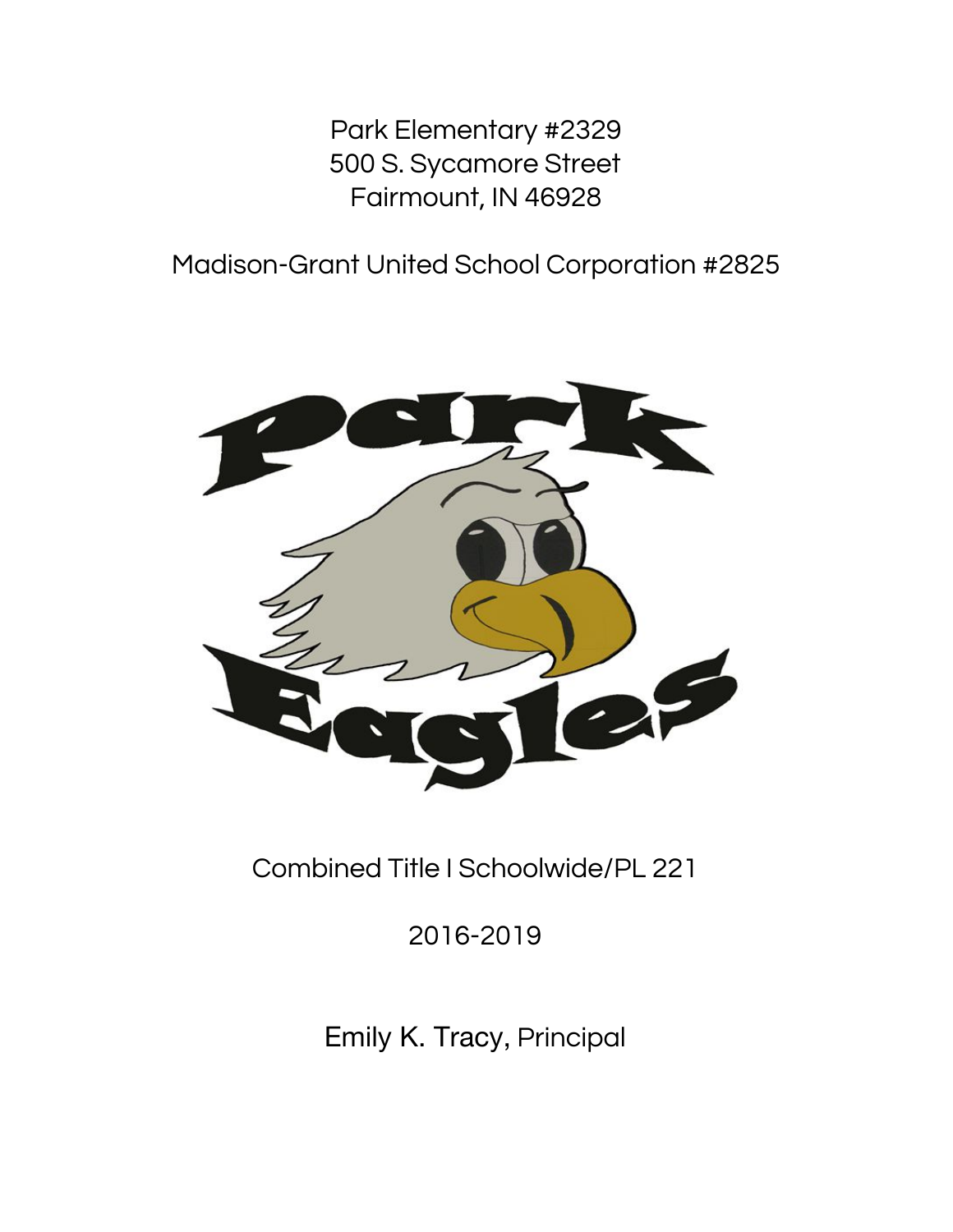# **School Improvement Components**

| <u>I UME VI CUITENTS</u>                                                                                                                                                                                                                                                                                                                                                                                                                                                                                                                                                 |                |  |  |  |
|--------------------------------------------------------------------------------------------------------------------------------------------------------------------------------------------------------------------------------------------------------------------------------------------------------------------------------------------------------------------------------------------------------------------------------------------------------------------------------------------------------------------------------------------------------------------------|----------------|--|--|--|
| Required and Recommended Components of a School Improvement Plan                                                                                                                                                                                                                                                                                                                                                                                                                                                                                                         | Page #         |  |  |  |
| All Schools                                                                                                                                                                                                                                                                                                                                                                                                                                                                                                                                                              |                |  |  |  |
| 1. Mission and Vision of school                                                                                                                                                                                                                                                                                                                                                                                                                                                                                                                                          | 2              |  |  |  |
| 2. A plan that is submitted to the governing body and made available to all interested members of<br>the public in an easily understood format.                                                                                                                                                                                                                                                                                                                                                                                                                          | $\overline{c}$ |  |  |  |
| 3. Information regarding how and to what extent the school expects to make continuous<br>improvement in all areas of the education system where results are measured by setting<br>benchmarks for progress on an individual school basis                                                                                                                                                                                                                                                                                                                                 | 2, 3           |  |  |  |
| 4. Description of the curriculum and location where the public can view the curriculum                                                                                                                                                                                                                                                                                                                                                                                                                                                                                   | 4              |  |  |  |
| 5. Provisions for the coordination of technology initiatives in support of learning.                                                                                                                                                                                                                                                                                                                                                                                                                                                                                     | 5              |  |  |  |
| 6. Strategies to maximize parent participation in the school                                                                                                                                                                                                                                                                                                                                                                                                                                                                                                             | 5              |  |  |  |
| 7. Strategies to improve the cultural competency of teachers, administrators, staff, parents, and<br>students. The SIP team shall identify all student subgroups (racial, ethnic, language minority,<br>cultural, exceptional learning, and socioeconomic groups) in the school population; incorporate<br>culturally appropriate strategies for increasing educational opportunities and educational<br>performance for each group; and recommend professional development that is required to<br>increase cultural competency in the school's educational environment. | 5,6            |  |  |  |
| 8. Provisions to maintain a safe and disciplined learning environment for students and teachers                                                                                                                                                                                                                                                                                                                                                                                                                                                                          | 6              |  |  |  |
| 9. Titles and descriptions of assessments to be used in addition to ISTEP+ assessments                                                                                                                                                                                                                                                                                                                                                                                                                                                                                   | 7,8            |  |  |  |
| 10. Data (including graphs) from annual performance report                                                                                                                                                                                                                                                                                                                                                                                                                                                                                                               | $8 - 12$       |  |  |  |
| 11. Identification of areas where immediate improvement is required                                                                                                                                                                                                                                                                                                                                                                                                                                                                                                      | 12             |  |  |  |
| 12. Objectives for a 3-year period that are reviewed and revised annually in order to accomplish the<br>achievement objectives of the school                                                                                                                                                                                                                                                                                                                                                                                                                             | $13 - 16$      |  |  |  |
| 13. Objectives consistent with academic standards and targeting at least the school's attendance<br>rate and percentage of students meeting academic standards under the ISTEP+ program. (Add<br>graduation rate for secondary schools.)                                                                                                                                                                                                                                                                                                                                 | $13 - 16$      |  |  |  |
| 14. A professional development program that includes/is predicated on an analysis of student<br>learning data; strategies, programs, and services to address student learning needs; activities to<br>implement the strategies, programs, services; and evaluation of the impact of these activities;<br>assurance that the professional development program complies with the board's core principles<br>for professional development.                                                                                                                                  | 16, 17         |  |  |  |
| 15. List of statutes and rules that the school wishes to have waived                                                                                                                                                                                                                                                                                                                                                                                                                                                                                                     | 18             |  |  |  |
| 16. Signatures of school/corporation exclusive representative indicating support for the<br>professional development plan                                                                                                                                                                                                                                                                                                                                                                                                                                                | 18             |  |  |  |

# Table of Contents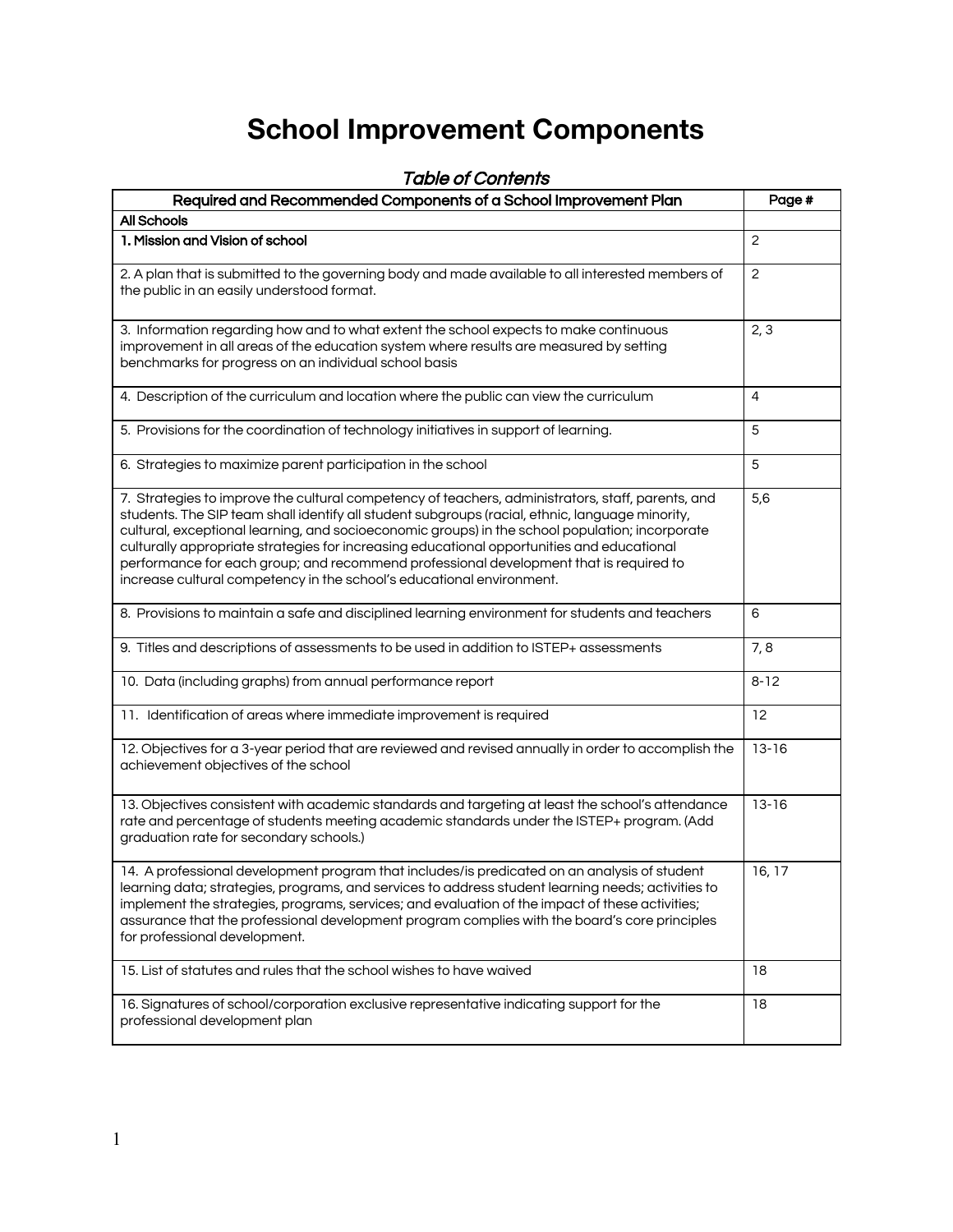Our mission is to develop students who can read, write, master the core academic standards, develop responsibility, and who are successful in post-secondary settings.

#### Governance and Reporting Relationships:

Governance is provided by our Board of School Trustees, a group comprised of seven members elected by our community. Our superintendent directly supervises the Principal of Park Elementary School and within our school the principal works collaboratively with individual teachers, educational assistants, and support staff to ensure that all required services are available for our students, that the quality of all services meets expectations, and that we are engaging in continuous improvement work. We conduct regularly scheduled collaboration and performance review meetings,

#### School Improvement Plan Team Members and Process for Developing Our Plan:

In order to meet the requirements of PL 221 and to stay true to our core value of teamwork, the following individuals assisted with the development of this document.

| <b>Name</b>        | Position                          |
|--------------------|-----------------------------------|
| <b>Emily Tracy</b> | Principal                         |
| Jan Roth           | Kindergarten Teacher              |
| Erin Nichols       | 1st Grade Teacher                 |
| Julie Zoch         | 2nd Grade Teacher                 |
| Tara Eastburn      | 3rd Grade Teacher                 |
| Amy Vollenhals     | 4th Grade Teacher                 |
| Alice Bennett      | 5 <sup>th</sup> Grade Teacher     |
| Christine Roth     | 6th Grade Teacher                 |
| Sheryl Hackney     | <b>Title I Teacher</b>            |
| Michelle Adams     | <b>Special Education Resource</b> |

#### Park School Improvement Plan Team Members

Timeline for Review and Improvement. The timeline for review and improvement of our school improvement plan is as follows: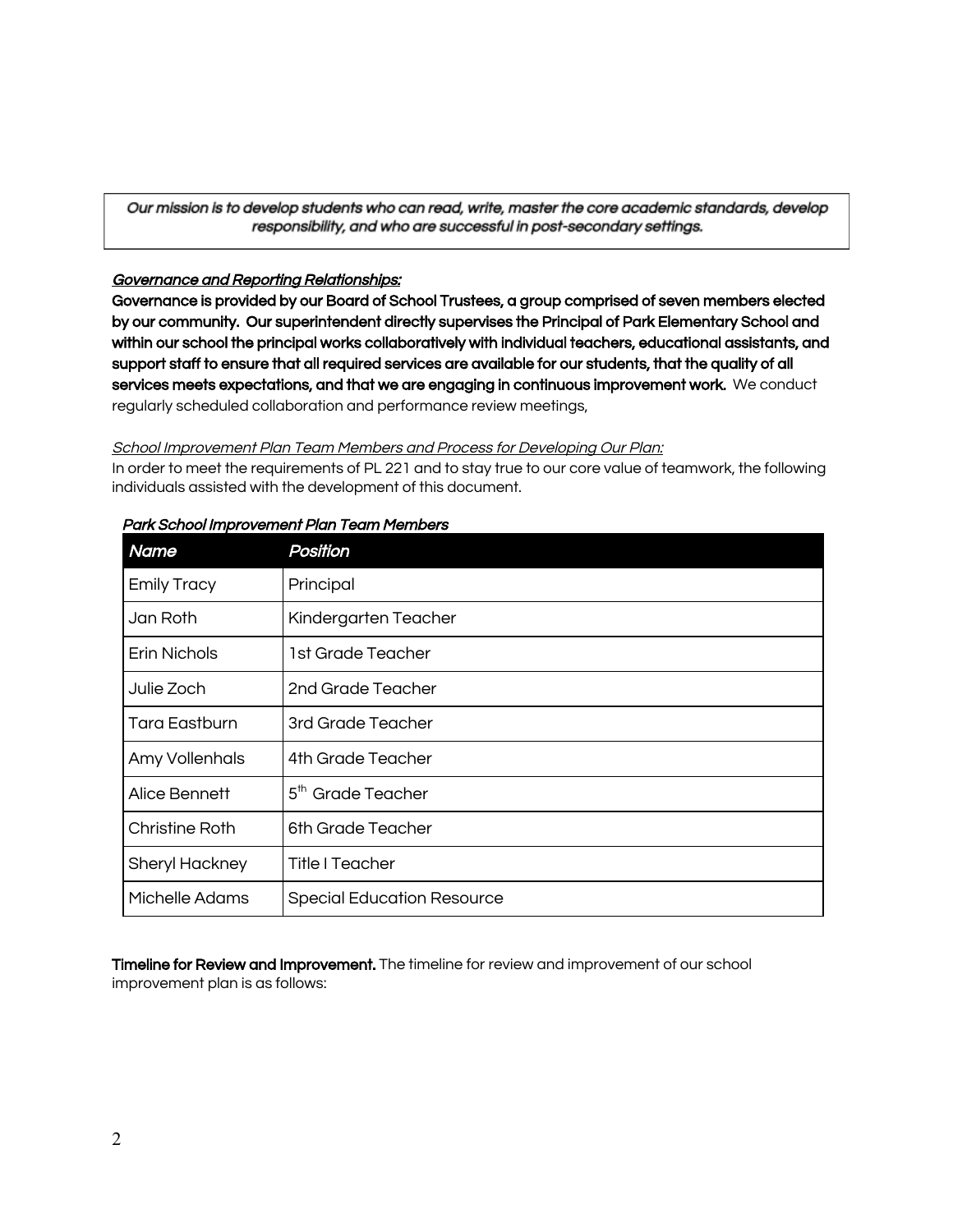| <b>Date</b>    | <b>Activity</b>                                                                                                                                                      |
|----------------|----------------------------------------------------------------------------------------------------------------------------------------------------------------------|
| September 2016 | Meet to review baseline performance data in each key area. Meet to review<br>actions specified in plan and assign responsibilities for each action<br>step/strategy. |
|                | Submit plan to MGUSC Board and IDOE.                                                                                                                                 |
| October 2016   | Conduct first S2S talks to review reading, math, and standards mastery<br>data.                                                                                      |
| November 2016  | Meet to discuss implementation of plans and to begin to discuss needed<br>improvements.                                                                              |
| January 2017   | Engage in mid-year plus/delta activities to determine major adjustments to<br>plan now and for the following year.                                                   |
| March 2017     | Meet to review implementation of plans and improvements.                                                                                                             |
| May 2017       | Conduct final set of S2S talks to review reading, math, and standards<br>mastery data. Complete new update of our plan.                                              |
| June 2017      | Update plan with current state assessment data, review and update goals<br>and revise action plan for professional development.                                      |
| August 2017    | Meet with the SIP team to cycle data and plan again.                                                                                                                 |

# Highly Qualified Teachers and Paraprofessionals:

| Teacher's Name          | <b>Teaching Assignment</b> | Indicator of Being HQ |
|-------------------------|----------------------------|-----------------------|
| <b>Emily Tracy</b>      | Principal                  | <b>Masters</b>        |
| Janette Roth            | Kindergarten               | <b>HOUSSE</b>         |
| Julia Lambert           | Kindergarten               | <b>HOUSSE</b>         |
| Kay Furnish             | Kindergarten               | <b>HOUSSE</b>         |
| Courtney Whitney        | 1 <sup>st</sup> Grade      | Praxis                |
| Erin Nichols            | $1st$ Grade                | <b>HOUSSE</b>         |
| <b>Ashley Parks</b>     | 1st Grade                  | <b>HOUSSE</b>         |
| Rebecca Freel           | 2 <sup>nd</sup> Grade      | Praxis                |
| Julie Zoch              | $2nd$ Grade                | Praxis                |
| <b>Brittney Creager</b> | 3 <sup>rd</sup> Grade      | <b>HOUSSE</b>         |
| Tara Eastburn           | 3 <sup>rd</sup> Grade      | <b>HOUSSE</b>         |
| Mary Drown              | 3 <sup>rd</sup> Grade      | Praxis                |
| Kalesa Guy              | 4th Grade                  | Praxis                |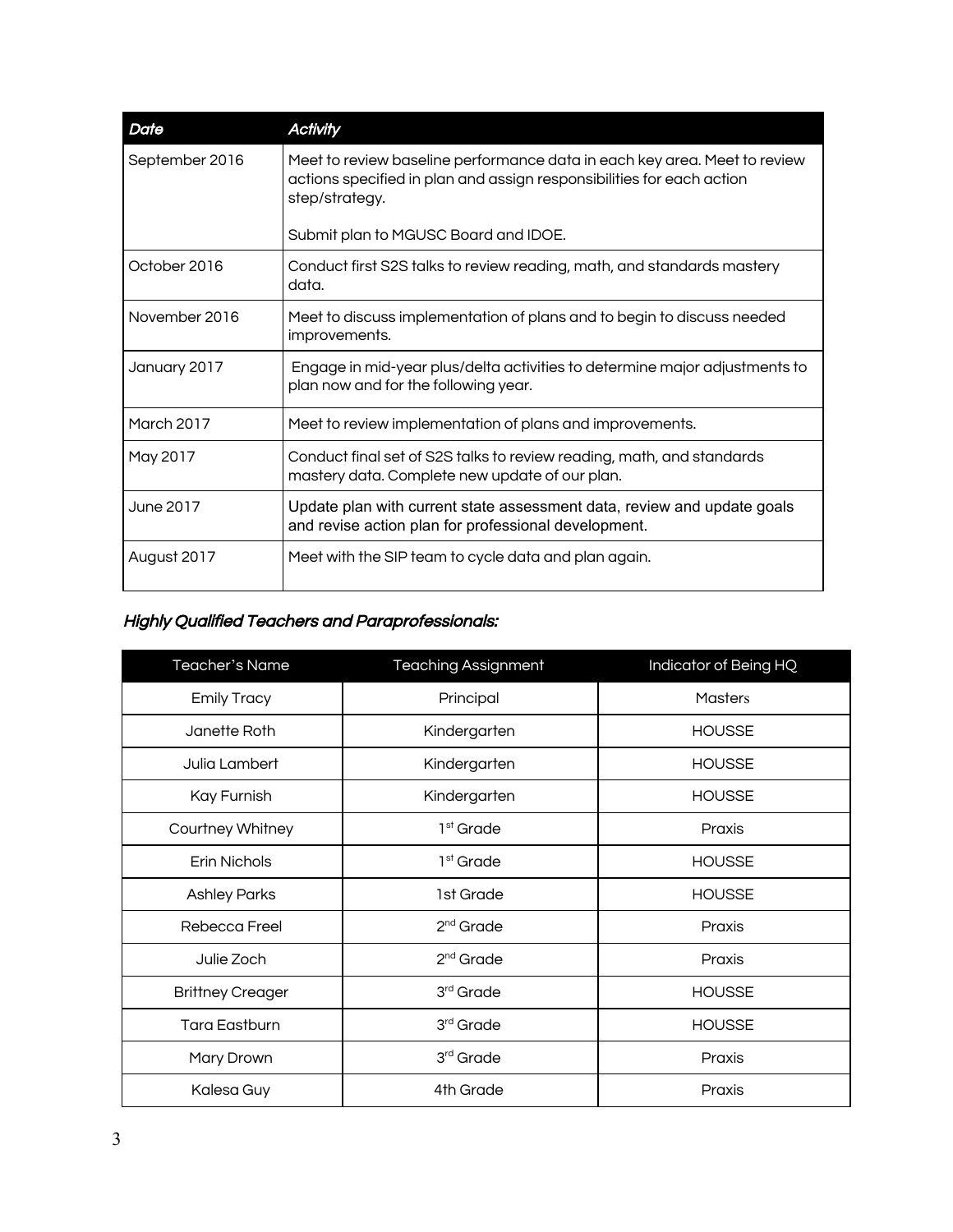| David Pyle              | 4 <sup>th</sup> Grade              | <b>HOUSSE</b>         |
|-------------------------|------------------------------------|-----------------------|
| Amy Vollenhals          | 4 <sup>th</sup> Grade              | <b>HOUSSE</b>         |
| Laura Ashba             | 5th Grade                          | Praxis                |
| Dorothy Bennett         | 5 <sup>th</sup> Grade              | Praxis                |
| Susan Klee              | 5 <sup>th</sup> Grade              | Praxis                |
| Kayla Cottingham        | 6th Grade                          | Praxis                |
| <b>Christine Myers</b>  | 6th Grade                          | Praxis                |
| <b>Christine Roth</b>   | 6 <sup>th</sup> Grade              | <b>HOUSSE</b>         |
| <b>Jill Baker</b>       | Art                                | <b>HOUSSE</b>         |
| <b>Christian Fox</b>    | PE                                 | <b>HOUSSE</b>         |
| Angel Williams          | Music                              | Masters               |
| Sheryl Hackney          | Title I                            | Masters               |
| Jessica Petty           | Speech                             | <b>Masters</b>        |
| Michelle Adams          | Life Skills                        | Praxis                |
| Barbara Morgan          | <b>Special Education Resource</b>  | <b>Masters</b>        |
| <b>Thomas Leas</b>      | <b>Special Education Resource</b>  | Masters               |
| Paraprofessional's Name | Assignment                         | Indicator of Being HQ |
| Deb Conrad              | Lifeskills                         | ParaPro               |
| Karen Pollen            | Media Assistant                    | ParaPro               |
| Sheri Smith             | Resource Room                      | College credit hours  |
| Cathy Trout             | <b>Title I Academic Specialist</b> | <b>Bachelors</b>      |

# Park Elementary School Curriculum, Location, and Methods by Which the Curriculum Is Available for Public Review:

 Our curriculum at Park Elementary is curriculum adopted by the Madison-Grant United School Corporation that consists of the Indiana Academic Standards for each subject at each grade level. The Madison-Grant curriculum is formally reviewed/revised for each subject area during the textbook adoption year. Dr. Scott Deetz (superintendent), building principals, and our Special Education director supervise and lead in textbook adoption/curriculum-related improvements. At Park, we know that "it's not about covering material, but rather, student mastery of the standards. We place special focus on critical standards. Teachers use textbooks as resources to teach the academic standards, as well as teacher-made instructional units that have been shown to deliver the greatest student mastery. Recent textbook adoption meetings have stressed the need to become more digital in our approach to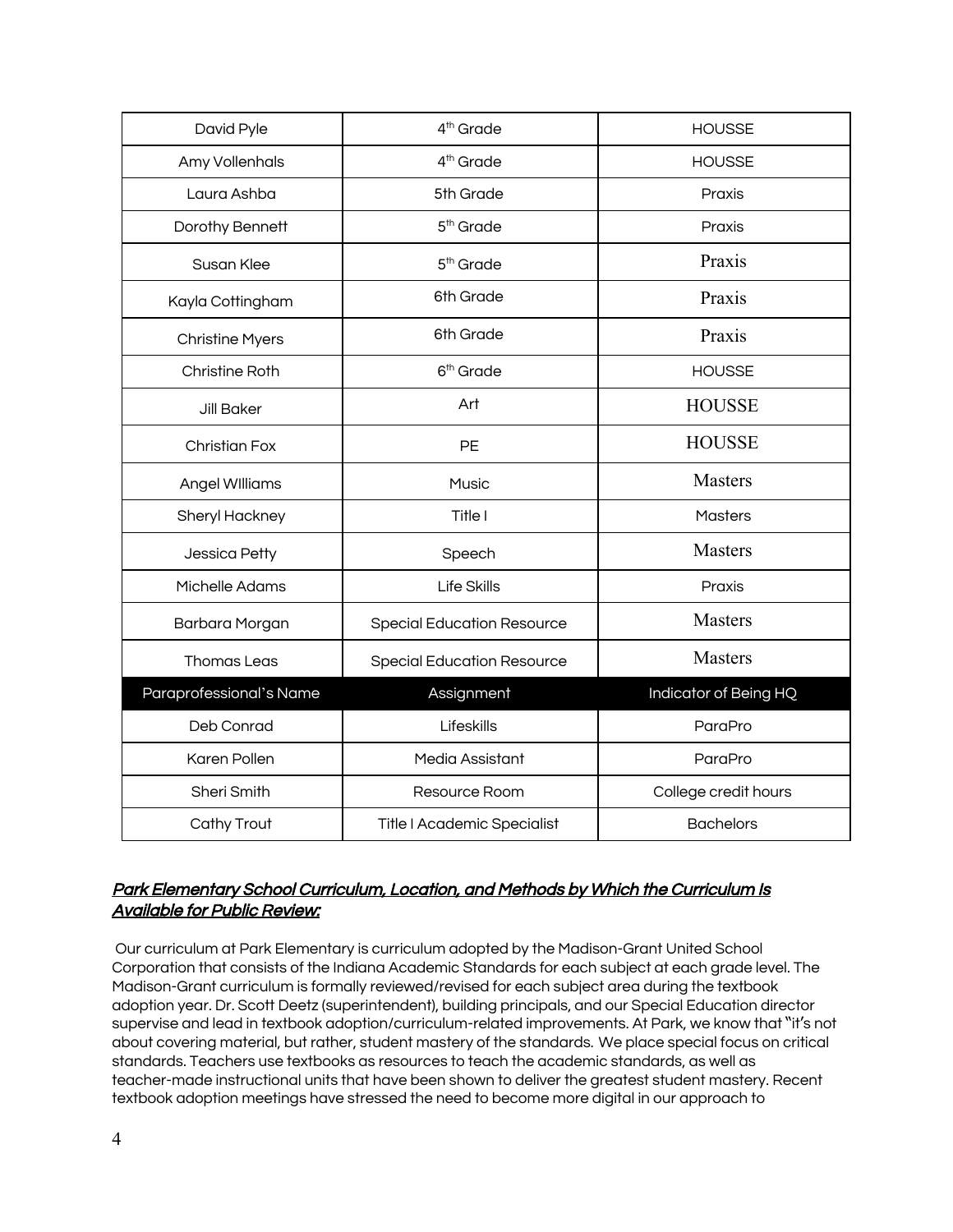instruction and in terms of our curriculum materials, several teachers have experimented with digital textbooks, and we see electronic delivery as an important method of engaging 21<sup>st</sup> Century learners. Grade level teams have created curriculum maps for literacy and mathematics and you can find these on the Park ELementary School website, under Curriculum.

### Technology Plan in Support of SIP:

Our district has adopted a 1:1 initiative for the students. Each student K-6th grade utilize an iPad mini to use as an educational tool to enhance and build 21st Century Learning Skills. The teachers are receiving ongoing professional development with the integration of technology and the students are using the devices for learning, organizational skills, collaboration and much more. Our building has 4 mobile laptop carts with network and Internet access. Teachers have participated in training workshops in computer technology offered by the Madison-Grant United School Corporation.

#### **Community/Parent Participation:**

Parents and community members are welcomed at Park Elementary School. Parent-teacher conferences are scheduled every fall by all grade levels. Our -Ice Cream Social (beginning of the school year) allows parents and students to learn about the classroom. Many parents and grandparents volunteer in the classrooms and at other school events. Our news team delivers a Park Video Newsletter bi-weekly to our families for updated information and events at Park Elementary. Each semester parental involvement programs are conducted in the classrooms. Daily agendas, emails, and/or phone calls concerning student progress are made weekly to parents, helping to strengthen the home and school relationship. Our staff hosts several evening events for parents and their families, including Family Reading Nights, music programs and an annual art show to make positive connections between home and school. Special events such as Veterans Day and College Go Week are also ways that the community can be involved.

| <b>Field Trip Chaperones</b>  | Music Programs and Art Shows | <b>Dinner Theater</b>                             |
|-------------------------------|------------------------------|---------------------------------------------------|
| Carnival/Auction              | <b>Field Dav</b>             | <b>Classroom Parties</b>                          |
| <b>Book Fair</b>              | Sixth Grade Recognition      | <b>PTO</b>                                        |
| <b>Family Reading Night</b>   | Grandparents' Day            | Classroom/Parental<br><b>Involvement Programs</b> |
| <b>Park Video Newsletters</b> |                              |                                                   |

#### Examples of Parent/Community Involvement

The Park Parent Teacher Organization meets regularly once a month to develop, plan, and finance fundraising events, build community and support, and provide appreciation for our students, families and teachers throughout the school year. The PTO consists of a group of teachers, parents, and administration from Park Elementary. Events include, Breakfast with Santa, Spring Carnival, Book Drives, James Dean Parking and many events that highlight teachers, nurses, and secretaries for all the work they do for our students. The principal and a teacher share the financial responsibilities to ensure all funds are collaboratively reviewed.

Research indicates the need of a transition plan from home to school, between grades, and between levels. Park is reviewing our transition plans this school year, but we currently have the following activities in place:

- We conduct parent meetings, student tours, and meet the teacher opportunities for our students.
- $\bullet$  We transport our 6<sup>th</sup> grade students to the junior high in the spring to tour the facility and meet the junior high teachers and principal.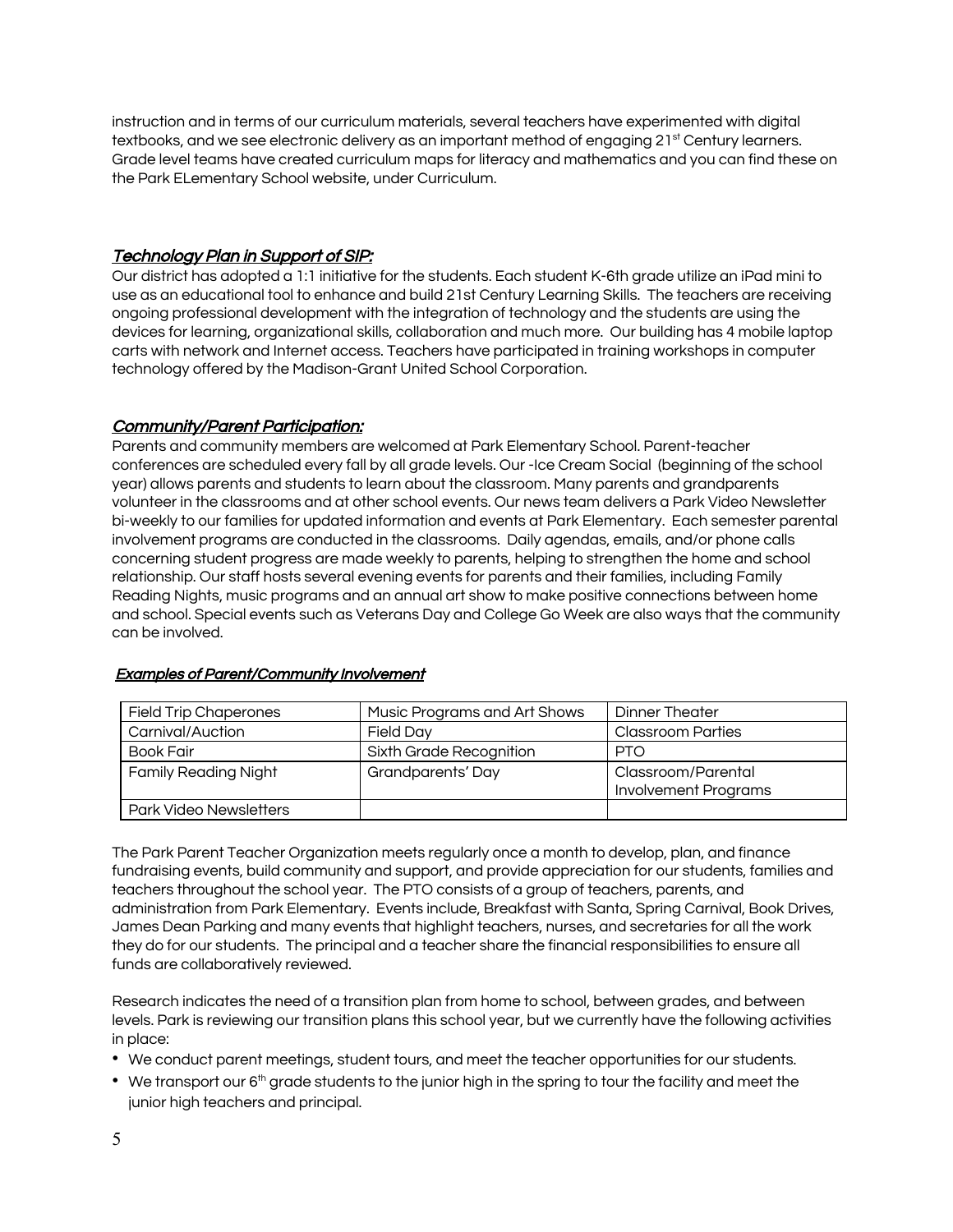- We stress the skills and attitudes that students will require if they are to be successful in the next level.
- Provide yearly Kindergarten round-up.

#### Strategies To Improve Cultural Competency:

The population of students during recent school years includes 30-40% on free lunch, 5-10% on reduced lunch, <1% black students, 3% multiracial students and <1% Asian, approximately 18.7% special needs students and gifted and talented program participants. Cultural competency, in the educational environment, is addressed in a wide range of ways at Park Elementary. Students of low SES and those at risk are serviced by Kid's Hope USA and extra attention by teachers and support staff, including our social worker and nurse. We celebrate racial diversity by observing Black History Month, Hispanic Heritage Month, Martin Luther King's Birthday and other ethnic cultural events. Special needs students receive direct service from the speech and language pathologist as well as a mild interventions teacher. Our high ability students are serviced from their classroom teacher. As our poverty rate rises, we may find it beneficial to review Ruby Payne's work.

| <b>Strategy for Improving</b><br><b>Cultural Competency</b>    | How Identified?             | Who Is Responsible for<br>Implementing the<br>Strategy?           | <b>Evidence of Successful</b><br>Integration                                                                                                |
|----------------------------------------------------------------|-----------------------------|-------------------------------------------------------------------|---------------------------------------------------------------------------------------------------------------------------------------------|
| Awareness of student<br>of poverty learning<br>characteristics | <b>Rising poverty level</b> | Classroom teachers,<br>support staff, social<br>worker, principal | Success on ISTEP+ for<br>F/R lunch students,<br>overall satisfaction of<br>students experience at<br>PES, less of a transient<br>population |

### Safe and Disciplined Learning Environment:

Park Elementary maintains a safe and disciplined learning environment by reviewing its emergency procedures and Crisis Response Guide periodically. All doors are locked during the school day and visitors must be let in the building through a buzzer system that is monitored via camera in the school office. Visitors must sign in at the front office and put on a visitor name badge prior to reporting to any classrooms. Traditional fire and tornado drills are practiced as required by state law as well as other emergency procedures. Staff members have an increased awareness of school safety procedures. Several staff members receive annual training on CPI procedures. We continually review our behavior, school health, and injury data and procedures in order to make enhancements as necessary.

#### Absenteeism - Reduction, Policies, and Guidance:

 We believe that it is important for students to be in regular attendance—both in order to take advantage of learning opportunities and assistance provided by our faculty and staff, but also to learn responsibility in order to prepare for success after graduation.

#### Attendance, Absence, and Tardies

Students are expected to attend school every day that school is in session. Regular attendance in elementary school contributes to learning success and also establishes responsible attendance habits that will be important in future school and career situations.

#### Elementary Attendance Policies

After a student accumulates five (5) absences (excused OR unexcused) in a semester, a letter will be mailed to the parent(s). When a student accumulates seven (7) absences (excused OR unexcused) in a semester, a second letter will be sent to the parent(s) and a parent conference with the administration will be requested. Students who have accumulated nine (9) absences (excused OR unexcused) in a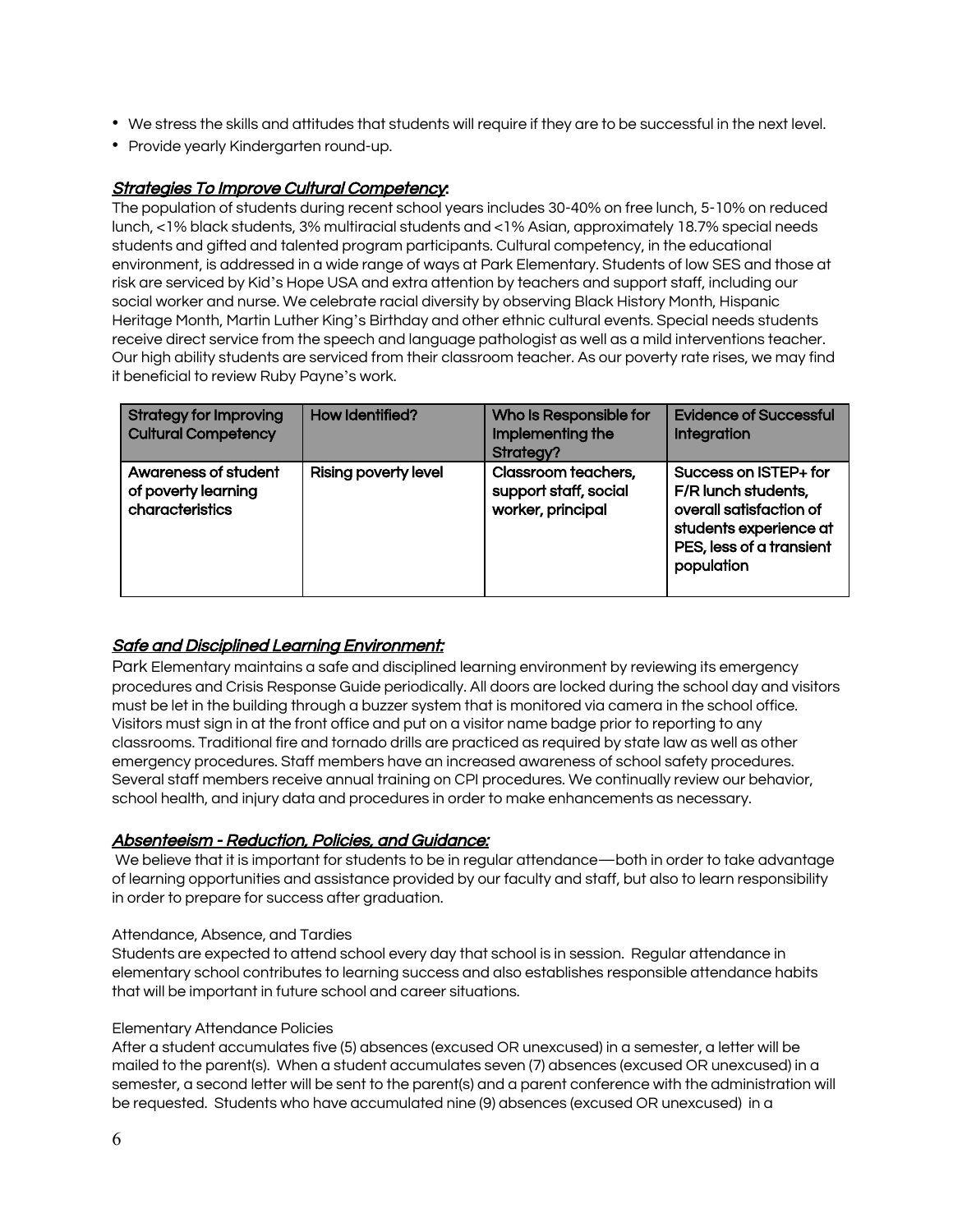semester may be referred to the prosecutor office. The prosecutor's office will determine what court action is warranted.

A student who is absent for more than nine (9) days in one semester due to serious injury, illness, or extenuating circumstances may receive approval from the administration for an extension of the attendance rule on a day-to-day basis.

Parents are to call the office by 9:00 AM or send a note each day a child is absent. If a call is not made by 9:00 AM, the student will be classified as an unexcused absence. At this point in time, emergency contacts will be called to locate the child. As a last resort, authorities will be called for a welfare check.

Half Day Attendance: 11:30 AM will be the cut off time for a half day of attendance. Students arriving after that time will be marked accordingly, unless they have a doctor's slip. Parents requesting homework assignments should call by 9:00 AM for pick-up after 2:30 PM.

Students visiting a doctor, dentist, or other medical facility during part or all of the school day MUST bring an official office visit form from the physician upon return to school. This form MUST show the time and date of the office visit to be considered excused. Any additional time or days being excused by the doctor MUST appear on the form. Failure to follow this procedure will result in an unexcused absence.

| <u>umancinum icc itulic</u> |         |             |             |  |
|-----------------------------|---------|-------------|-------------|--|
|                             | 2014-15 | $2015 - 16$ | $2016 - 17$ |  |
| Kindergarten                | 98.1%   | 97.3%       | 93.8%       |  |
| Grade 1                     | 98.5%   | 97.9%       | 97.5%       |  |
| Grade 2                     | 97.9%   | 98.1%       | 97.2%       |  |
| Grade 3                     | 98.9%   | 96.8%       | 96.2%       |  |
| Grade 4                     | 98.1%   | 97.7%       | 97%         |  |
| Grade 5                     | 98.7%   | 97.7%       | 96.1%       |  |
| Grade 6                     | 98.0%   | 96.3%       | 96.8%       |  |
| <b>All Grades</b>           | 97.9%   | 97.4%       | 96.4%       |  |

# Park Attendance Rate

# Titles and Descriptions of Assessment Instruments:

| Park Elementary School Dashboard of Key Performance Indicators 2016 - 2019 |                    |         |  |  |
|----------------------------------------------------------------------------|--------------------|---------|--|--|
| Key Performance Indicators<br><b>Leading Measures</b><br>Frequency         |                    |         |  |  |
| 1. Percent of K-6 students                                                 | Grades K-2: mClass | 3x year |  |  |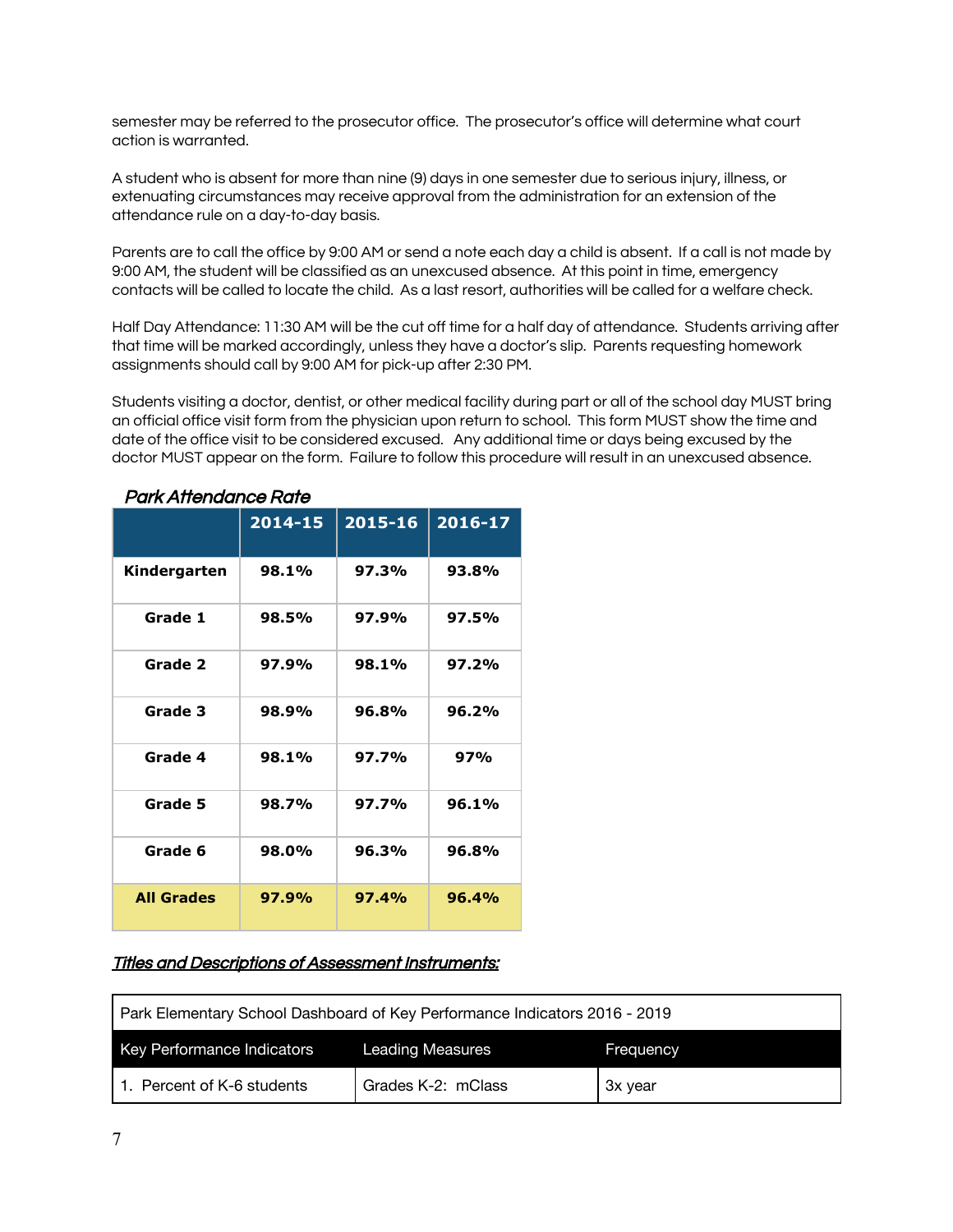| reading at or above grade level.                                                    | Grades K-1: NWEA Primary<br>Map<br>Grades 2-6: NWEA Map                |                                                            |
|-------------------------------------------------------------------------------------|------------------------------------------------------------------------|------------------------------------------------------------|
|                                                                                     | Fountas and Pinnell Leveled<br><b>Readers Benchmark</b><br>Assessments | Quarterly                                                  |
| 2. Percent of K-6 students<br>mastering state academic<br>standards in writing/ELA. | Grades K-3: Sight Words<br><b>Mastery Checks</b>                       | Quarterly                                                  |
|                                                                                     | Grades K-6: Language Arts<br>Standards-Aligned<br>Assessments          | Weekly, biweekly as determined<br>by teacher/data          |
|                                                                                     | Grades K-6: Language Arts<br>Mastery Reteaching<br>Assessments         | Weekly, biweekly as determined<br>by teacher/data          |
| 3. Percent of K-6 students<br>mastering state academic<br>standards in Math.        | Grades K-6: Math<br>Standards-Aligned<br>Assessments                   | Weekly, biweekly as determined<br>by teacher/data          |
|                                                                                     | Grades K-6: Math Mastery<br><b>Reteaching Assessments</b>              | Weekly, biweekly as determined<br>by teacher/data          |
|                                                                                     | Grades 1-6: Math Facts<br>Assessments                                  | Daily, weekly as determined by<br>teacher/data             |
|                                                                                     | Grades K-6: NWEA Map                                                   |                                                            |
| 5. Attendance Rates                                                                 | Real-Time Report for<br>Attendance                                     | Daily and weekly as needed to<br>monitor specific students |
|                                                                                     | <b>Tardies</b>                                                         | Daily and weekly as needed to<br>monitor specific students |
| 7. Percent of students with<br>appropriate/inappropriate<br>behavior                | Suspension/Expulsion Report                                            | Quarterly                                                  |

# Performance Results:

| <b>ISTEP+ ELA Performance</b> |           |           |           |           |
|-------------------------------|-----------|-----------|-----------|-----------|
|                               | 2014-2015 | 2015-2016 | 2016-2017 | 2017-2018 |
| 3rd Grade                     | 59.6%     | 72%       |           |           |
| 4th Grade                     | 66.7%     | 56%       |           |           |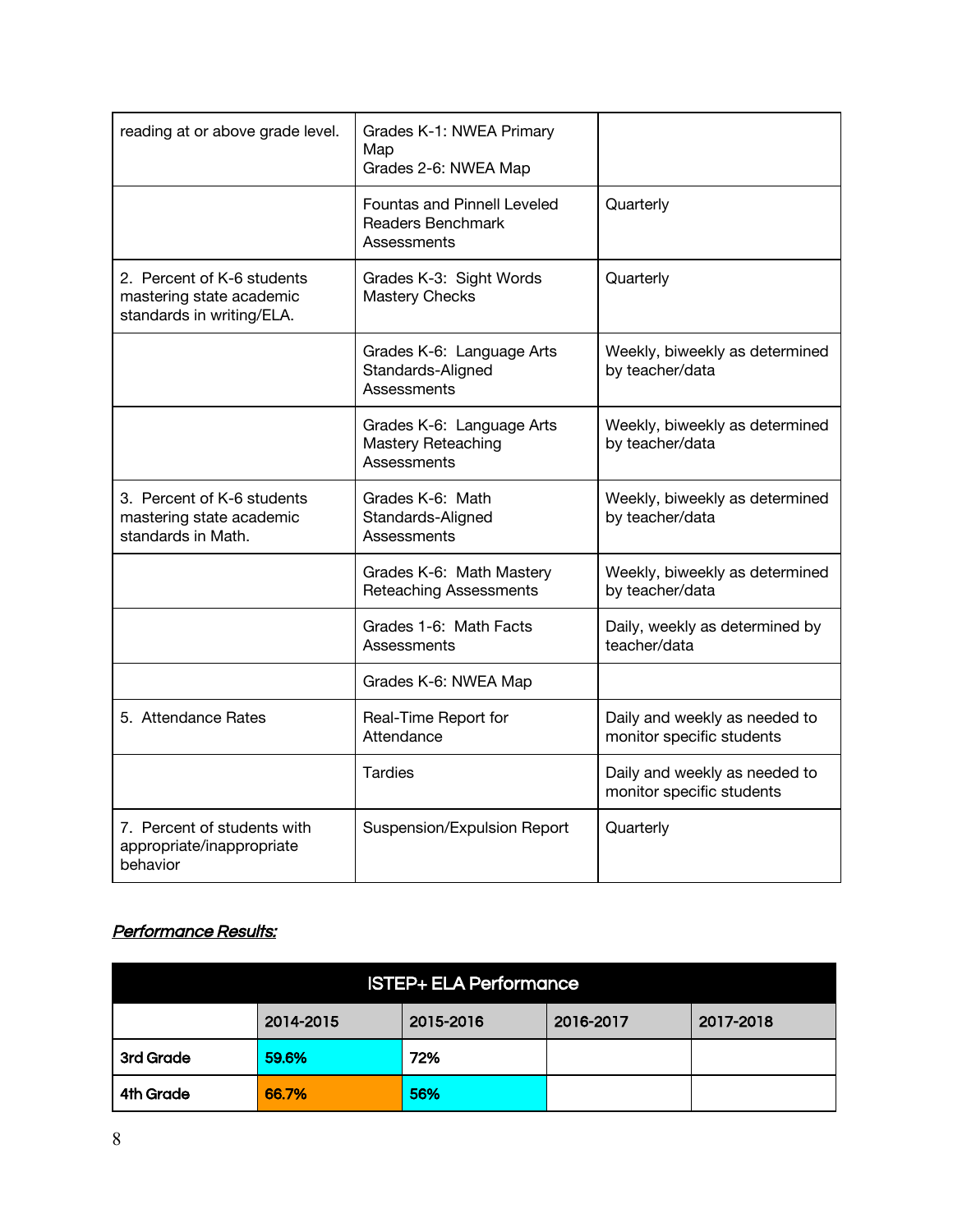| 5th Grade | 64%   | 66% |  |
|-----------|-------|-----|--|
| 6th Grade | 61.5% | 79% |  |

# Overall Reading Performance NWEA (Spring)

| Kindergarten | LO<br>%tile less than<br>21 | LoAvg<br>%tile 21 - 40 | <b>Avg</b><br><b>%tile 41-60</b> | HiAvg<br>%tile 61-80 | Hi<br><b>%tile Greater</b><br>than 80 |
|--------------|-----------------------------|------------------------|----------------------------------|----------------------|---------------------------------------|
| 2015         | 24%                         | 39%                    | 22%                              | 10%                  | 4%                                    |
| 2016         | 19%                         | 23%                    | 13%                              | 26%                  | 19%                                   |
| 2017         | 24%                         | 22%                    | 20%                              | 24%                  | 11%                                   |

| 1st Grade | LO<br><b>%tile less than</b><br>21 | LoAvg<br>%tile 21 - 40 | Avg<br><b>%tile 41-60</b> | HiAvg<br><b>%tile 61-80</b> | Hi<br><b>%tile Greater</b><br>than 80 |
|-----------|------------------------------------|------------------------|---------------------------|-----------------------------|---------------------------------------|
| 2015      | 21%                                | 36%                    | 26%                       | 13%                         | 4%                                    |
| 2016      | 25%                                | 21%                    | 13%                       | 23%                         | 19%                                   |
| 2017      | 20%                                | 27%                    | 22%                       | 12%                         | 20%                                   |

| 2nd Grade | LO<br>%tile less than<br>21 | LoAvg<br>%tile 21 - 40 | Avg<br><b>Votile 41-60</b> | HiAvg<br><b>%tile 61-80</b> | Hi<br><b>%tile Greater</b><br>than 80 |
|-----------|-----------------------------|------------------------|----------------------------|-----------------------------|---------------------------------------|
| 2015      | 15%                         | 31%                    | 20%                        | 24%                         | 11%                                   |
| 2016      | 12%                         | 25%                    | 19%                        | 25%                         | 19%                                   |
| 2017      | 20%                         | 11%                    | 13%                        | 33%                         | 24%                                   |

| 3rd Grade | LO<br><b>%tile less than</b><br>21 | LoAvg<br>%tile 21 - 40 | Avg<br><b>%tile 41-60</b> | HiAvg<br><b>%tile 61-80</b> | Hi<br><b>%tile Greater</b><br>than 80 |
|-----------|------------------------------------|------------------------|---------------------------|-----------------------------|---------------------------------------|
| 2015      | 18%                                | 10%                    | 26%                       | 28%                         | 18%                                   |
| 2016      | 19%                                | 7%                     | 21%                       | 31%                         | 22%                                   |
| 2017      | 20%                                | 11%                    | 15%                       | 31%                         | 22%                                   |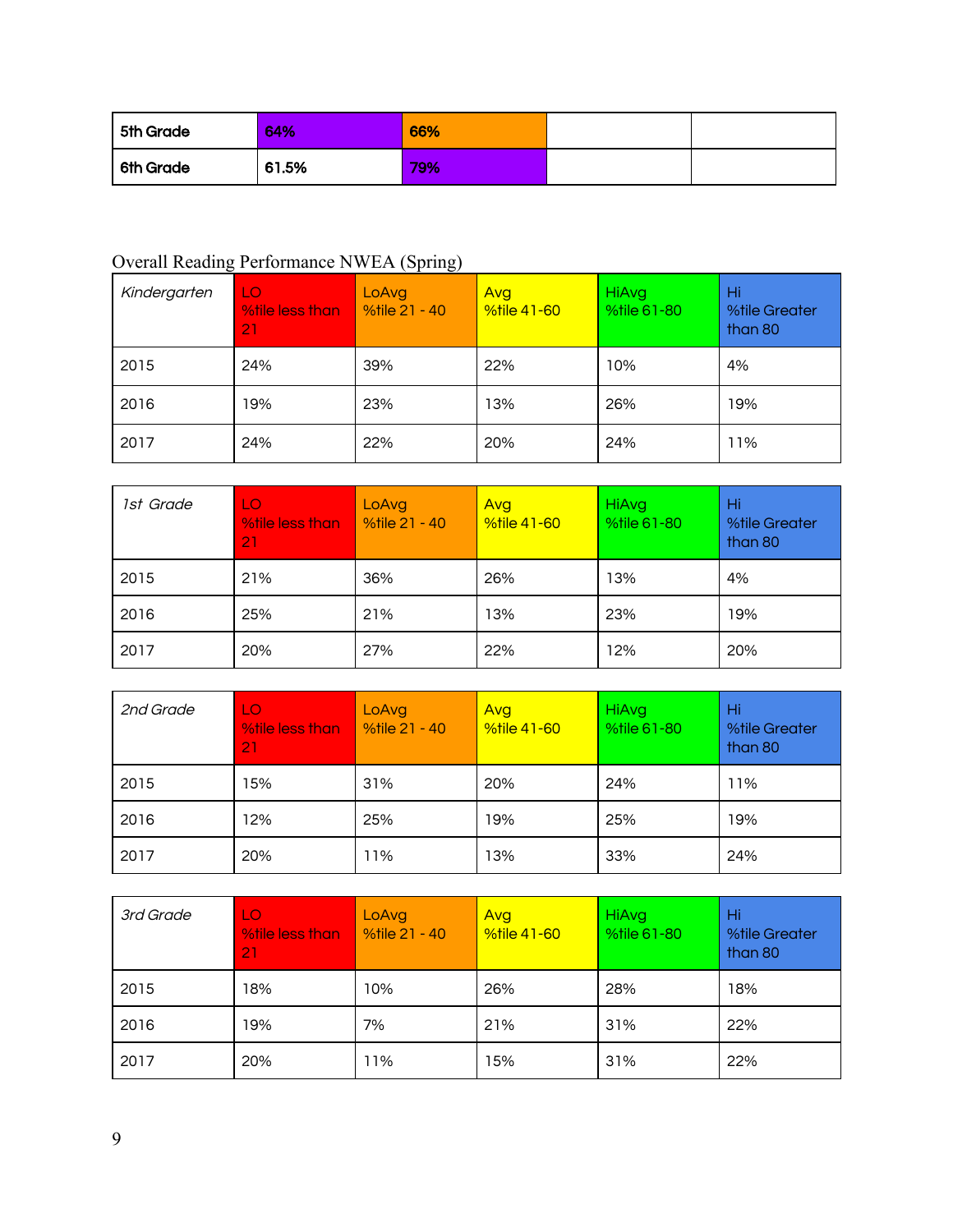| 4th Grade | LO<br>%tile less than<br>21 | LoAvg<br>%tile 21 - 40 | Avg<br><b>Votile 41-60</b> | HiAvg<br><b>%tile 61-80</b> | Hi<br><b>%tile Greater</b><br>than 80 |
|-----------|-----------------------------|------------------------|----------------------------|-----------------------------|---------------------------------------|
| 2015      | 19%                         | 6%                     | 26%                        | 30%                         | 19%                                   |
| 2016      | 19%                         | 15%                    | 23%                        | 27%                         | 15%                                   |
| 2017      | 13%                         | 15%                    | 6%                         | 42%                         | 25%                                   |

| 5th Grade | LO<br><b>%tile less than</b><br>21 | LoAvg<br>%tile 21 - 40 | Avg<br><b>%tile 41-60</b> | HiAvg<br><b>%tile 61-80</b> | Hi<br><b>%tile Greater</b><br>than 80 |
|-----------|------------------------------------|------------------------|---------------------------|-----------------------------|---------------------------------------|
| 2015      | 7%                                 | 22%                    | 24%                       | 30%                         | 17%                                   |
| 2016      | 11%                                | 13%                    | 23%                       | 36%                         | 17%                                   |
| 2017      | 13%                                | 19%                    | 21%                       | 37%                         | 10%                                   |

| 6th Grade | LO<br>%tile less than<br>21 | LoAvg<br>%tile 21 - 40 | Avg<br><b>%tile 41-60</b> | <b>HiAvg</b><br><b>%tile 61-80</b> | Hi<br><b>%tile Greater</b><br>than 80 |
|-----------|-----------------------------|------------------------|---------------------------|------------------------------------|---------------------------------------|
| 2015      | 8%                          | 6%                     | 24%                       | 36%                                | 26%                                   |
| 2016      | 10%                         | 6%                     | 27%                       | 29%                                | 27%                                   |
| 2017      | 19%                         | 17%                    | 26%                       | 28%                                | 11%                                   |

We currently use Fountas/Pinnell resources. The next chart indicates Spring percent of student reading at or above level according to F/P benchmarks.

|                 | <b>Fountas and Pinnell Reading Levels</b><br>(Percent on or above grade level -- Spring) |      |      |  |  |  |
|-----------------|------------------------------------------------------------------------------------------|------|------|--|--|--|
|                 | 2015                                                                                     | 2016 | 2017 |  |  |  |
| K               | 36%                                                                                      | 74%  | 77%  |  |  |  |
| 1st             | 70%                                                                                      | 84%  | 80%  |  |  |  |
| 2 <sub>nd</sub> | 86%                                                                                      | 87%  | 98%  |  |  |  |
| 3rd             | 81%                                                                                      | 89%  | 91%  |  |  |  |
| 4th             | 86%                                                                                      | 91%  | 95%  |  |  |  |
| 5th             | 82%                                                                                      | 88%  | 83%  |  |  |  |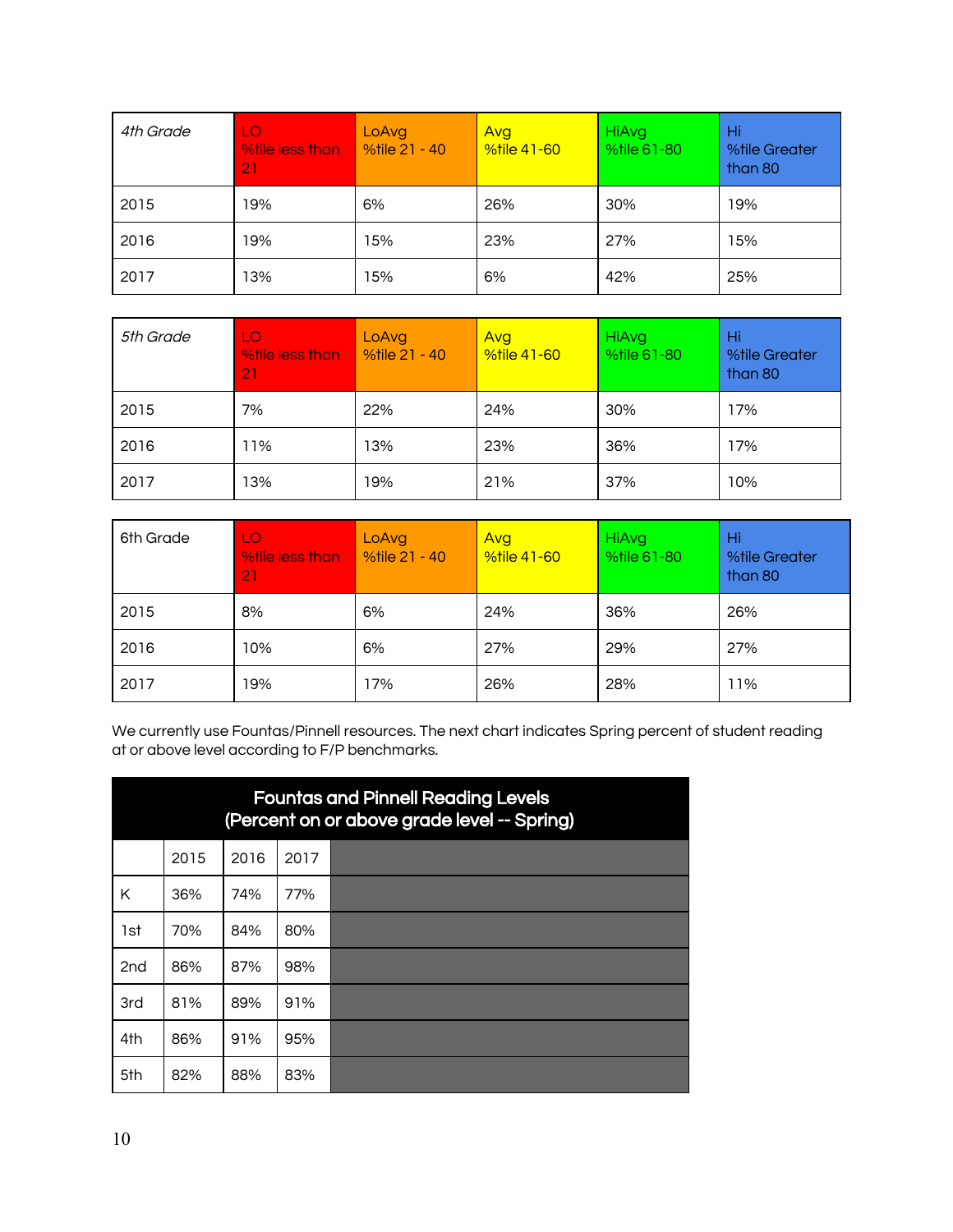| 6th   | 80% | 90% | 87% |  |
|-------|-----|-----|-----|--|
| $K-6$ | 74% | 86% | 87% |  |

Percentage of students achieving at or above grade level mClass.

| mClass Cohort Group Performance |              |                    |              |  |  |
|---------------------------------|--------------|--------------------|--------------|--|--|
| <b>Spring Year</b>              | Kindergarten | <b>First Grade</b> | Second Grade |  |  |
| 2015                            | 87%          | 79%                | 86%          |  |  |
| 2016                            | 71%          | 84%                | 85%          |  |  |
| 2017                            |              |                    |              |  |  |

| <b>Park IREAD Performance</b> |                        |  |  |  |  |
|-------------------------------|------------------------|--|--|--|--|
| Year                          | <b>Park Elementary</b> |  |  |  |  |
| 2014-2015                     | 96%                    |  |  |  |  |
| 2015-2016                     | 98%                    |  |  |  |  |
| 2016-2017                     |                        |  |  |  |  |

| <b>ISTEP+ Math Performance</b> |           |           |           |           |  |  |
|--------------------------------|-----------|-----------|-----------|-----------|--|--|
|                                | 2014-2015 | 2015-2016 | 2016-2017 | 2017-2018 |  |  |
| 3rd Grade                      | 53.8%     | 53%       |           |           |  |  |
| 4th Grade                      | 68.5%     | 62%       |           |           |  |  |
| 5th Grade                      | 74%       | 64%       |           |           |  |  |
| 6th Grade                      | 70.8%     | 75%       |           |           |  |  |

# Overall Math Performance NWEA (Spring)

| Kindergarten | LO <sub>96</sub><br>%tile less than | LoAva<br>%tile 21 - 40 | Avg<br><b>Votile 41-60</b> | HiAva<br><b>%tile 61-80</b> | Hi<br><b>%tile Greater</b><br>than 80 |
|--------------|-------------------------------------|------------------------|----------------------------|-----------------------------|---------------------------------------|
| 2015         | 41%                                 | 20%                    | 18%                        | 10%                         | 10%                                   |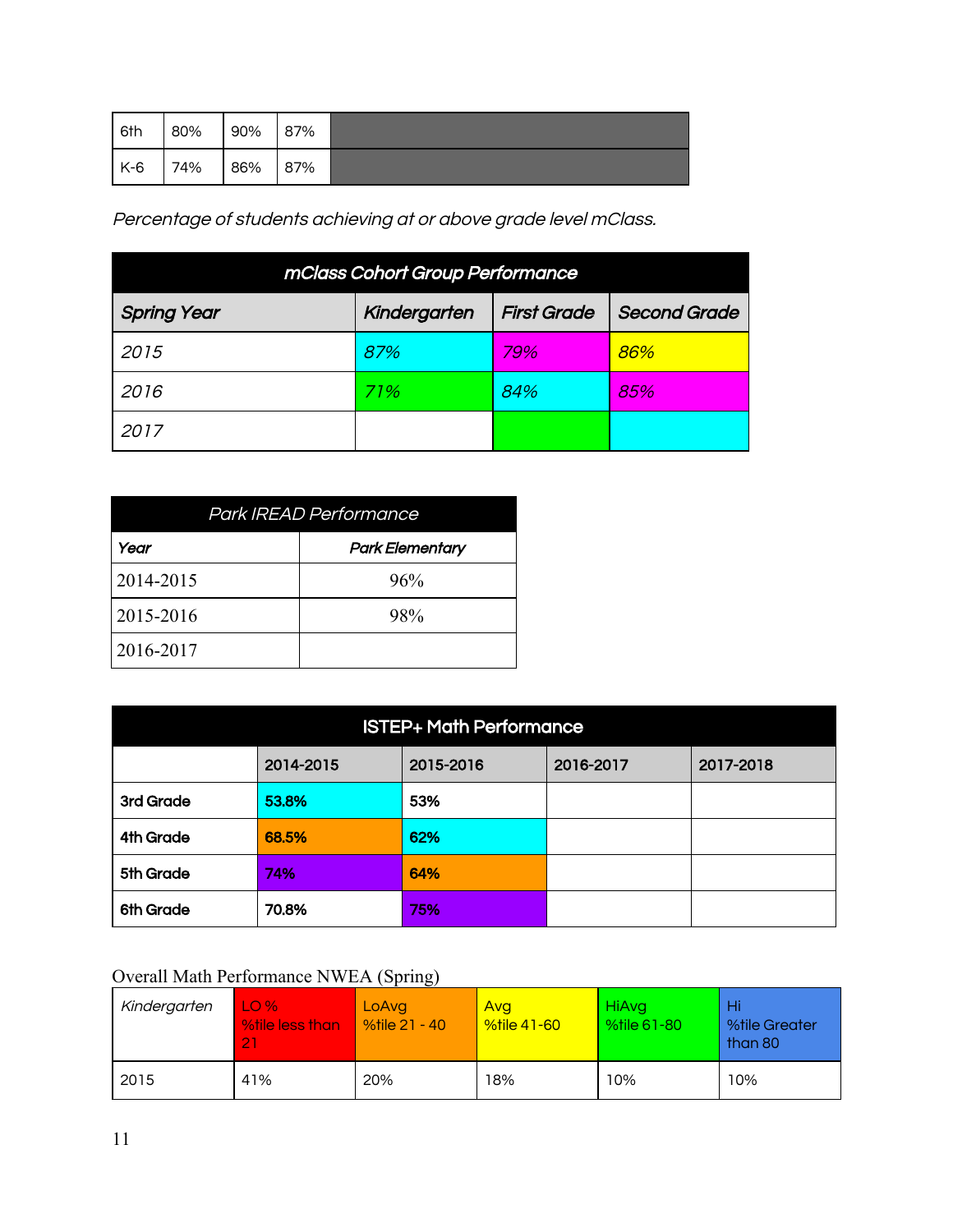| 2016 | 26% | 17% | 23% | 27% | 15% |
|------|-----|-----|-----|-----|-----|
| 2017 | 25% | 16% | 13% | 34% | 13% |

| 1st Grade | LO <sub>96</sub><br>%tile less than<br>21 | LoAvg<br>%tile 21 - 40 | Avg<br><b>%tile 41-60</b> | HiAvg<br>%tile 61-80 | Hi<br><b>%tile Greater</b><br>than 80 |
|-----------|-------------------------------------------|------------------------|---------------------------|----------------------|---------------------------------------|
| 2015      | 32%                                       | 21%                    | 21%                       | 17%                  | 9%                                    |
| 2016      | 27%                                       | 25%                    | 21%                       | 17%                  | 10%                                   |
| 2017      | 15%                                       | 15%                    | 39%                       | 22%                  | 10%                                   |

| 2nd Grade | LO <sub>96</sub><br><b>Wile less than</b><br>21 | LoAvg<br>%tile 21 - 40 | Avg<br><b>%tile 41-60</b> | HiAvg<br><b>%tile 61-80</b> | Hi<br><b>%tile Greater</b><br>than 80 |
|-----------|-------------------------------------------------|------------------------|---------------------------|-----------------------------|---------------------------------------|
| 2015      | 16%                                             | 44%                    | 18%                       | 16%                         | 5%                                    |
| 2016      | 23%                                             | 23%                    | 26%                       | 25%                         | 4%                                    |
| 2017      | 11%                                             | 26%                    | 28%                       | 28%                         | 7%                                    |

| 3rd Grade | LO <sub>96</sub><br>%tile less than<br>21 | LoAvg<br>%tile 21 - 40 | Avg<br><b>%tile 41-60</b> | HiAvg<br>%tile 61-80 | Hi<br><b>%tile Greater</b><br>than 80 |
|-----------|-------------------------------------------|------------------------|---------------------------|----------------------|---------------------------------------|
| 2015      | 21%                                       | 26%                    | 25%                       | 18%                  | 10%                                   |
| 2016      | 17%                                       | 24%                    | 26%                       | 22%                  | 10%                                   |
| 2017      | 9%                                        | 25%                    | 25%                       | 34%                  | 8%                                    |

| 4th Grade | LO <sub>96</sub><br><b>While less than</b><br>21 | LoAvg<br>%tile 21 - 40 | Avg<br><b>%tile 41-60</b> | HiAvg<br><b>%tile 61-80</b> | Hi<br><b>%tile Greater</b><br>than 80 |
|-----------|--------------------------------------------------|------------------------|---------------------------|-----------------------------|---------------------------------------|
| 2015      | 8%                                               | 27%                    | 33%                       | 20%                         | 12%                                   |
| 2016      | 18%                                              | 16%                    | 32%                       | 16%                         | 18%                                   |
| 2017      | 9%                                               | 19%                    | 19%                       | 31%                         | 22%                                   |

| 5th Grade<br>LO <sub>96</sub><br>%tile less than | LoAvg<br>%tile 21 - 40 | <b>Avg</b><br><b>%tile 41-60</b> | HiAva<br><b>Votile 61-80</b> | <b>%tile Greater</b><br>than 80 |
|--------------------------------------------------|------------------------|----------------------------------|------------------------------|---------------------------------|
|--------------------------------------------------|------------------------|----------------------------------|------------------------------|---------------------------------|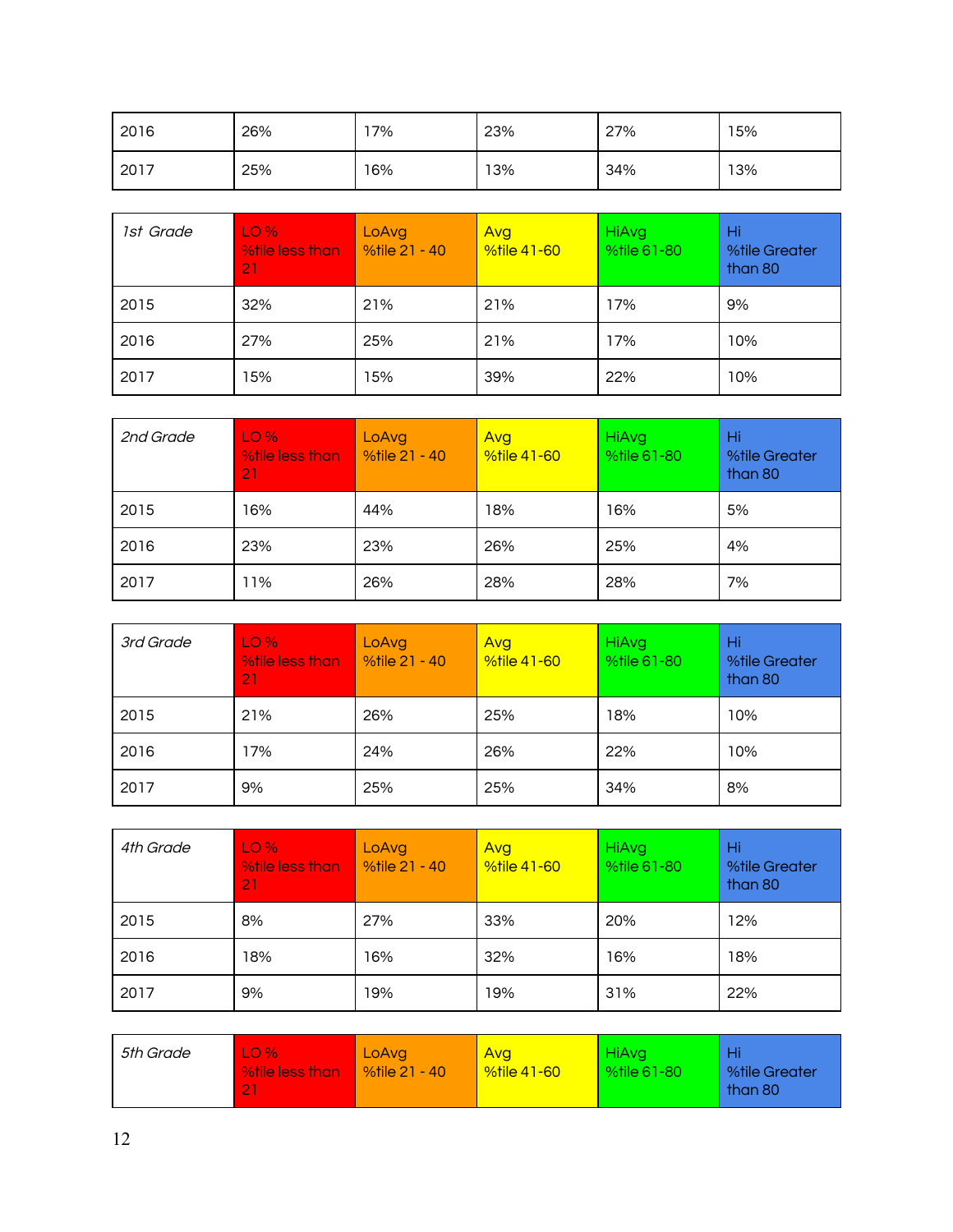| 2015 | 13% | 19% | 36% | 25% | 8%  |
|------|-----|-----|-----|-----|-----|
| 2016 | 13% | 19% | 19% | 34% | 15% |
| 2017 | 15% | 15% | 30% | 13% | 26% |

| 6th Grade | LO <sub>96</sub><br><b>While less than</b><br>21 | LoAvg<br>%tile 21 - 40 | Avg<br><b>%tile 41-60</b> | HiAvg<br><b>%tile 61-80</b> | Hi<br><b>%tile Greater</b><br>than 80 |
|-----------|--------------------------------------------------|------------------------|---------------------------|-----------------------------|---------------------------------------|
| 2015      | 8%                                               | 12%                    | 30%                       | 28%                         | 22%                                   |
| 2016      | 13%                                              | 4%                     | 17%                       | 31%                         | 35%                                   |
| 2017      | 15%                                              | 15%                    | 26%                       | 35%                         | 9%                                    |

### Analysis of ISTEP+ Student Achievement:

Overall, we are not pleased with the progress our students have demonstrated on ISTEP+ for the school year of 2015-2016. We attribute other successes to multiple factors. In the fall, we identified our weakest standards at each grade level in both Language Arts and Math. We used this information to develop daily lesson plans and to guide our curriculum for after-school remediation. We also created a testing environment that was conducive to optimum student performance.

We still have areas of concern to address. In Math, the process standards and problem solving are areas in which we score the lowest school-wide. In Language Arts, we have identified nonfiction analysis as the the weakest standards. The NWEA Reading test provides even further information (informational text comprehension is a greater problem than literary text comprehension). We have communicated our expectations to classroom teachers that more time should be focused on problem solving in mathematics. We see problem solving to be as much a reading comprehension issue as a math concern, and we will provide support for teachers as they model reading comprehension strategies and conduct teacher "think alouds" as students practice problem solving.

#### Most Important 3-Year Objectives/SMART Goals/Specific Areas Where Improvement Is Needed Immediately:

As part of our building level SIP meetings, we have established a number of challenging targets:

- Each grade level cohort\* will grow 5 achievement percentage points for Pass rate on ISTEP+ ELA per year of the 3 year plan.
- Each grade level cohort\* will grow 5 achievement percentage points for Pass rate on ISTEP+ Math per year of the 3 year plan.
- 98% attendance rate
- Fully implement Positive Behavior Intervention Supports (PBIS) schoolwide.

#### \*cohort - previous grade level grouping of students

These goals will be monitored through the following benchmarks:

- 90+% of students reading on/above grade level with all students showing at least one-year's growth annually using Fountas and Pinnell benchmarking.
- Meet projected growth measured by NWEA ELA (Fall to Winter to Spring)
- Meet projected growth measured by NWEA Math (Fall to Winter to Spring)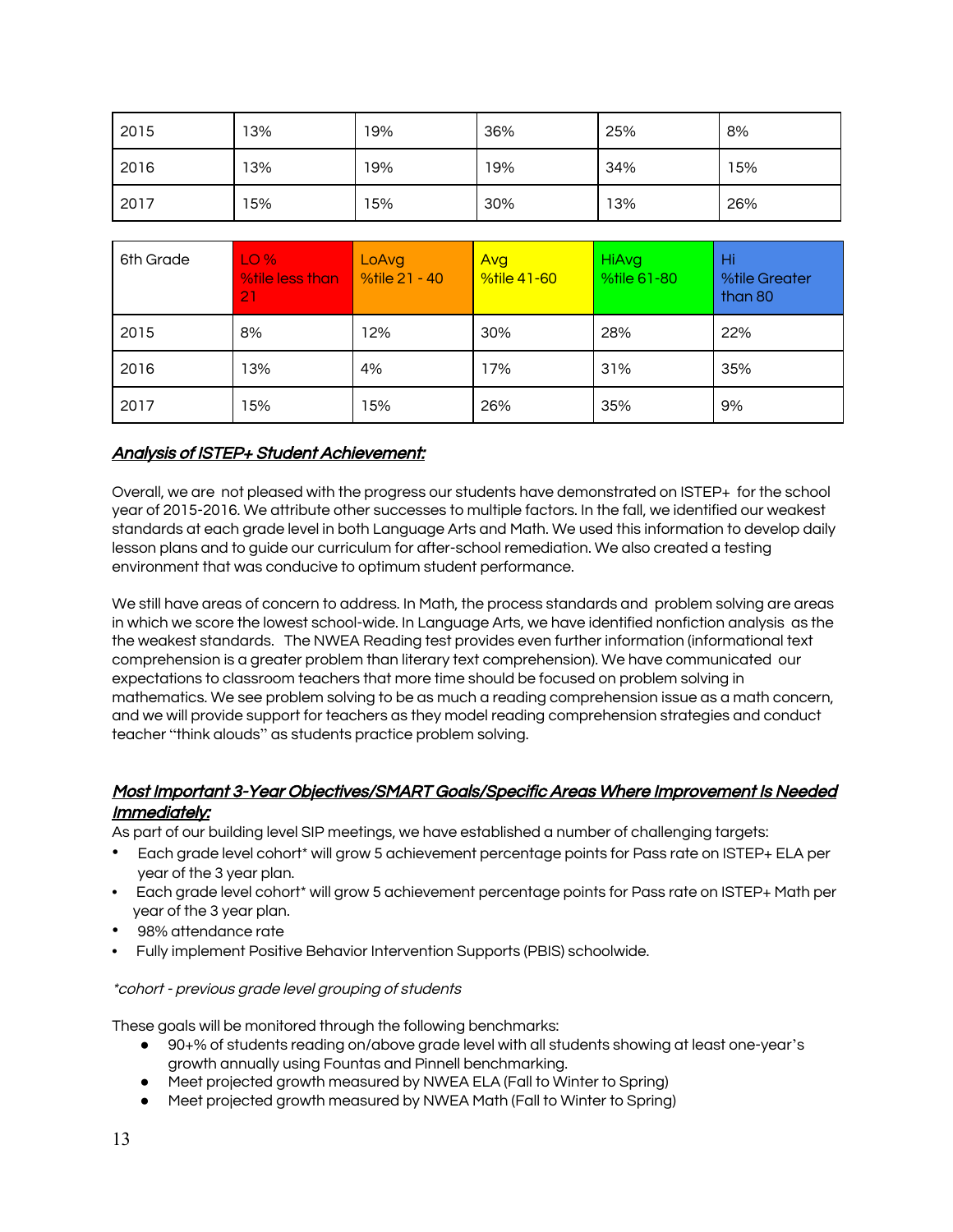# Goals, Strategies, and Action Plans for Our Next 3-Year Plan:

In this section, we present our key goals, strategies, and action plans for our next 3-year plan. The previous section should demonstrate that we already have many evidence-based strategies in place, that we have provided clear expectations for implementation of these strategies, and that we are very focused on using our data for continuous improvement. We will continue to "work our strategies" effectively. Nevertheless, there is always room for improvement, and new research comes to light regularly. Therefore, based on a detailed review of our own performance results, a review of important research, and benchmarking of high-performing schools in Indiana and around the nation, we have developed a comprehensive plan.

#### Reading and Writing (ELA) Goals, Strategies, and Action Plans

#### Goals:

- 90+% of students reading on/above grade level with all students showing at least one-year's growth annually
- Each grade level cohort will grow 5 percentage points on ISTEP+ ELA

| Begin<br>Date | <b>Strategies</b><br>Reading/Writing                                                                                                                                                                                                   | Action<br>Plan<br><b>Status</b> | Person(s)<br>Responsible                        | PD                                                                | Person(s)<br>Responsible<br>for PD | Evidence of<br>Implementation              |
|---------------|----------------------------------------------------------------------------------------------------------------------------------------------------------------------------------------------------------------------------------------|---------------------------------|-------------------------------------------------|-------------------------------------------------------------------|------------------------------------|--------------------------------------------|
| 2016          | Conduct<br>Fountas and<br>Pinnell<br>benchmarking<br>and requiring<br>that all teachers<br>use the data to<br>drive their small<br>group<br>instruction,<br>tracking this<br>information on<br>literacy folders<br>for each<br>student | In Place                        | <b>Teachers</b>                                 | Continue<br>ongoing<br>training<br>with<br>Fountas<br>and Pinnell | Principal                          | Improved<br>performance<br>of student data |
| 2016          | Implement a<br>Data Wall to<br>drive our data<br>meetings                                                                                                                                                                              |                                 | Principal,<br>Teachers,<br>Title I,<br>Resource | <b>NA</b>                                                         | <b>NA</b>                          | Improved<br>performance<br>of student data |
| 2016          | Hold a<br>minimum of 6<br>data<br>collaboration<br>meetings to<br>review and<br>analyze data in<br>order to form<br>flexible reading<br>groups                                                                                         |                                 | Principal,<br>Teachers,<br>Title I,<br>Resource | <b>NA</b>                                                         | <b>NA</b>                          | Improved<br>performance<br>of student data |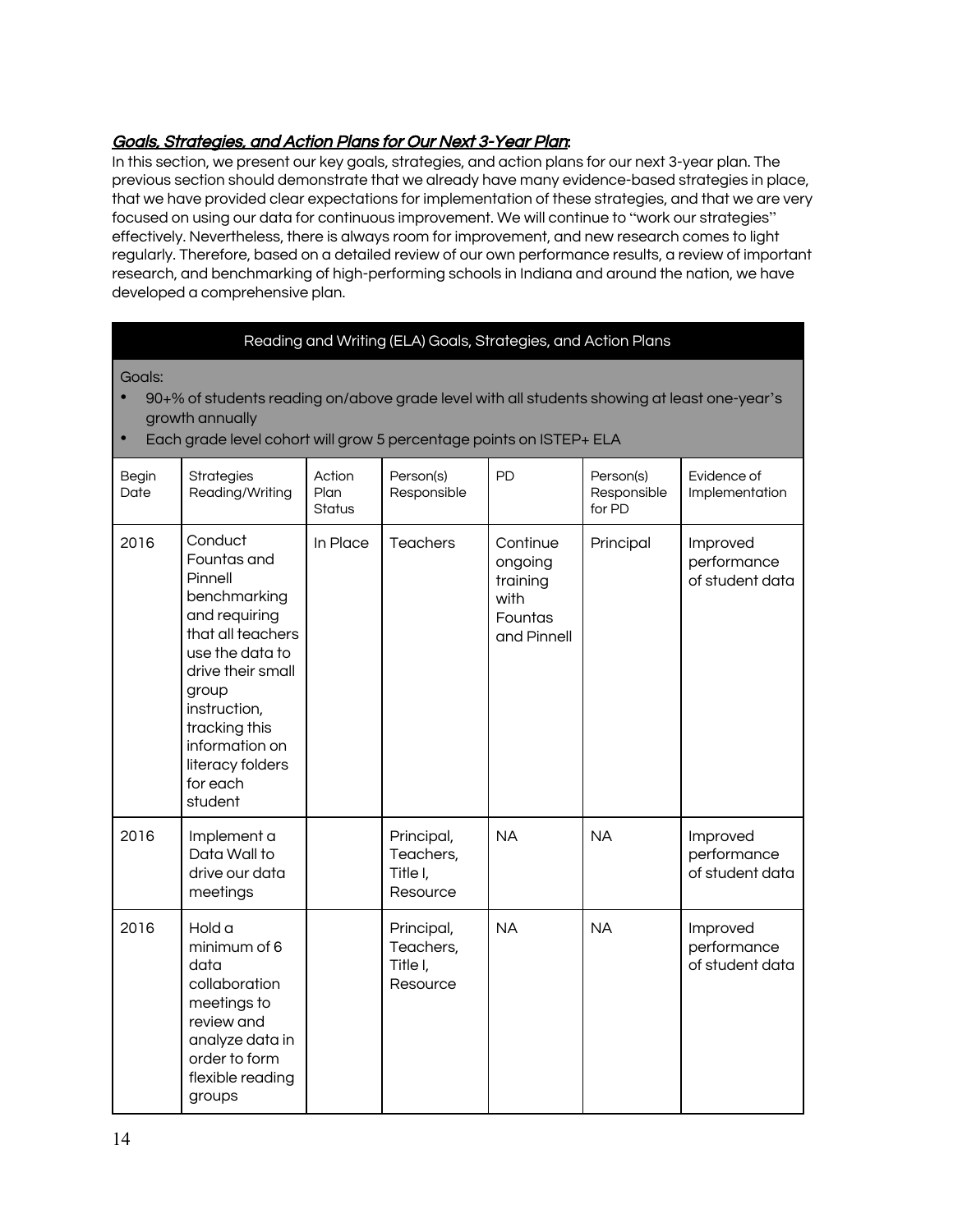| 2016 | Implement<br>differentiated<br>instructional<br>program in<br>which every<br>student<br>receives small<br>group<br>instruction at<br>their<br>instructional<br>reading level | Principal,<br><b>Teachers</b> | <b>Fountas</b><br>and Pinnell<br>study,<br>"Guided<br>Reading" | Principal,<br>Literacy<br>Lead Team | Improved<br>performance<br>of student<br>data,<br>Classroom<br>walkthrough<br>evidence of<br>literacy best<br>practice |
|------|------------------------------------------------------------------------------------------------------------------------------------------------------------------------------|-------------------------------|----------------------------------------------------------------|-------------------------------------|------------------------------------------------------------------------------------------------------------------------|
| 2016 | Provide PD on<br>best literacy<br>strategies from<br>our Literacy<br>Lead Team                                                                                               | Literacy<br>Lead Team         | <b>Fountas</b><br>and Pinnell<br>study,<br>"Guided<br>Reading" | Principal,<br>Literacy<br>Lead Team | Improved<br>performance<br>of student<br>data,<br>Classroom<br>walkthrough<br>evidence of<br>literacy best<br>practice |

|                      | Math Goals, Strategies, and Action Plans                                                                                                                                                                              |                          |                          |                                                                                          |                                    |                                                                                                                           |  |  |  |
|----------------------|-----------------------------------------------------------------------------------------------------------------------------------------------------------------------------------------------------------------------|--------------------------|--------------------------|------------------------------------------------------------------------------------------|------------------------------------|---------------------------------------------------------------------------------------------------------------------------|--|--|--|
| Goals:               | Each grade level cohort will grow 5 percentage points on ISTEP+ Math                                                                                                                                                  |                          |                          |                                                                                          |                                    |                                                                                                                           |  |  |  |
| <b>Begin</b><br>Date | <b>Strategies</b><br>Math                                                                                                                                                                                             | Action<br>Plan<br>Status | Person(s)<br>Responsible | Professional<br>Development                                                              | Person(s)<br>Responsible<br>for PD | Evidence of<br>Implementation                                                                                             |  |  |  |
| 2016                 | <b>Ensure that</b><br>teachers follow<br>clear maps<br>(Math and ELA)<br>linked with<br>"assessment<br>guidance"<br>provided by the<br><b>IDOE</b> in order to<br>achieve the<br>proper focus in<br>their curriculum. | In Place                 | Teachers,<br>Principal   | Review of<br>standards<br>and Priority<br><b>Checklists</b><br>and<br>curriculum<br>maps | Principal                          | Improved<br>performance<br>of student<br>data,<br>Classroom<br>walkthrough<br>evidence of<br>mathematics<br>best practice |  |  |  |
| 2016                 | Ensure regular<br>practice (10<br>minutes daily)<br>for student<br>struggling with<br>math facts.                                                                                                                     | In Place                 | Teachers,<br>Principal   | <b>NA</b>                                                                                | <b>NA</b>                          | Improved<br>performance<br>of student<br>data,<br>Classroom                                                               |  |  |  |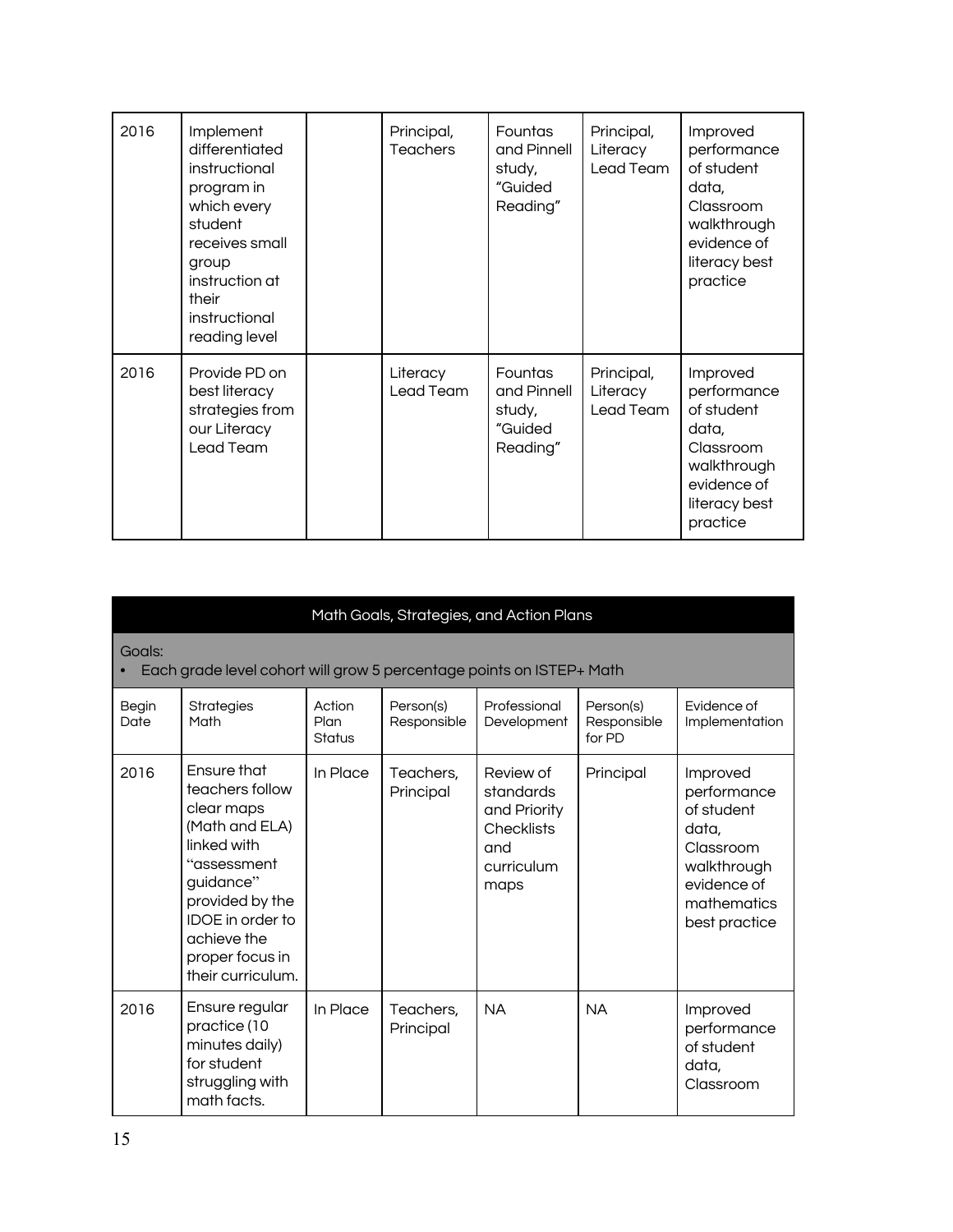|      |                                                                                                                                                      |          |                 |                                |                                | walkthrough<br>evidence of<br>mathematics<br>best practice                                                                |
|------|------------------------------------------------------------------------------------------------------------------------------------------------------|----------|-----------------|--------------------------------|--------------------------------|---------------------------------------------------------------------------------------------------------------------------|
| 2016 | Provide<br>opportunities to<br>practice<br>problem solving.                                                                                          | In Place | <b>Teachers</b> | Guided<br>Math Study<br>(2014) | Principal<br>Math Lead<br>Team | Improved<br>performance<br>of student<br>data,<br>Classroom<br>walkthrough<br>evidence of<br>mathematics<br>best practice |
| 2016 | Model and<br>provide practice<br>in reading<br>comprehension<br>strategies<br>linked with math<br>word problems.                                     | In Place | <b>Teachers</b> | Guided<br>Math Study<br>(2014) | Principal<br>Math Lead<br>Team | Improved<br>performance<br>of student<br>data.<br>Classroom<br>walkthrough<br>evidence of<br>mathematics<br>best practice |
| 2016 | Provide<br>opportunities<br>for students to<br>write in math<br>class, journals,<br>explain thinking<br>about math<br>problems, write<br>hypotheses. | In Place | <b>Teachers</b> | Guided<br>math Study<br>(2014) | Principal<br>Math Lead<br>Team | Improved<br>performance<br>of student<br>data,<br>Classroom<br>walkthrough<br>evidence of<br>mathematics<br>best practice |

| Attendance Goals, Strategies, and Action Plans |                                                                                                                                 |                          |                                                                       |                                                                                                  |                                    |                                                                                                    |
|------------------------------------------------|---------------------------------------------------------------------------------------------------------------------------------|--------------------------|-----------------------------------------------------------------------|--------------------------------------------------------------------------------------------------|------------------------------------|----------------------------------------------------------------------------------------------------|
| Goals:<br>98% Attendance Rate                  |                                                                                                                                 |                          |                                                                       |                                                                                                  |                                    |                                                                                                    |
| Begin<br>Date                                  | <b>Strategies</b><br>Attendance                                                                                                 | Action<br>Plan<br>Status | Person(s)<br>Responsible                                              | Professional<br>Development                                                                      | Person(s)<br>Responsible<br>for PD | Fvidence of<br>Implementation                                                                      |
| 2016                                           | Ensure that all<br>classroom<br>environments<br>are engaging<br>and inviting<br>places to learn<br>through the PBIS<br>system=. | Ongoing                  | Teachers.<br>Principal,<br>Social<br>Worker.<br>Families.<br>Students | None (other<br>than<br>previously<br>mentioned<br>initiatives<br>related to<br>best<br>practices | <b>NA</b>                          | Teachers, office<br>staff, family<br>involvement,<br>students<br>following<br>improvement<br>plans |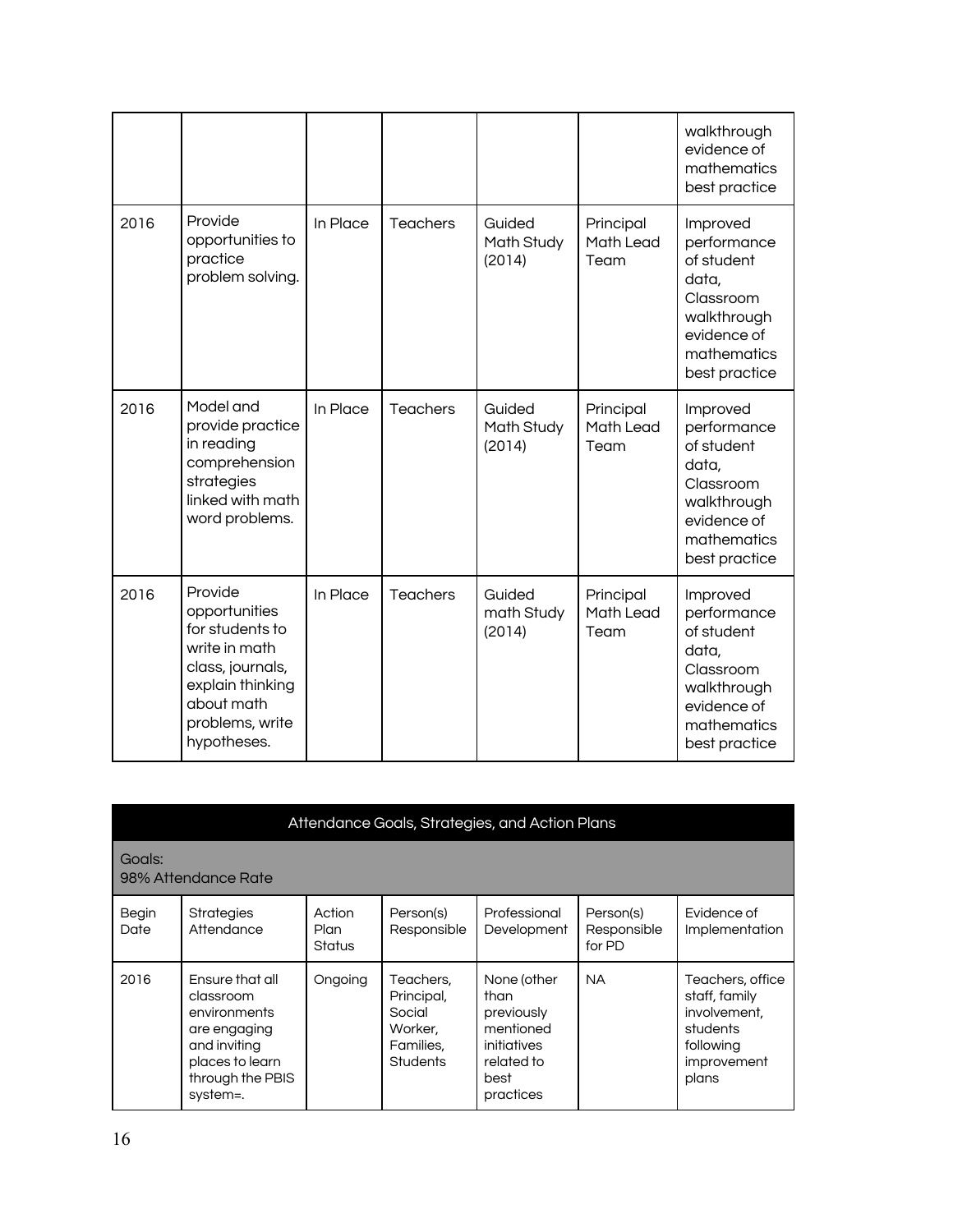# Professional Development Plan:

At MGUSC, we expect that the knowledge and skills learned as a result of professional development will be implemented, leading ultimately to improved student achievement. At Park Elementary School, we have to improve our ability to implement our best practices with fidelity. We believe that professional development initiatives should be continuous and ongoing and should be directly related to the academic needs of our students. Most recently, our teachers have been developing their skills in using the data to drive their instruction in the classroom. We will continue to provide professional development time to review the data, collaborate with colleagues, and develop curriculum and lessons that will benefit all students.

| <b>Professional Development Plan</b> |                                                                                                                                        |                                     |                                       |                                                                    |                                                                                                                           |  |
|--------------------------------------|----------------------------------------------------------------------------------------------------------------------------------------|-------------------------------------|---------------------------------------|--------------------------------------------------------------------|---------------------------------------------------------------------------------------------------------------------------|--|
| <b>Date</b>                          | <b>Topic</b>                                                                                                                           | <b>Action Plan</b><br><b>Status</b> | <b>Leaders</b>                        | <b>Objectives</b>                                                  | <b>Evaluation</b>                                                                                                         |  |
| 2016                                 | <b>Guided Reading</b><br>and continued<br>literacy training<br>in vocabulary,<br>fluency,<br>comprehension,<br>in all content<br>areas | In Progress                         | Principal,<br>Literacy<br>Leader Team | 1. Increase<br>teacher's<br>implementation<br>of best<br>practices | Literacy Lead<br>team meeting<br>reflections.<br>S <sub>2</sub> S<br>meetings,<br>Classroom<br>Walkthrough<br>Performance |  |
| 2016                                 | Smekens<br>Writing --<br>Continue to<br>implement<br>strategies<br>learned from<br>district-wide PD<br>in 2015-2016.                   | In Progress                         | Principal                             | 1. Increase<br>teacher's<br>implementation<br>of best<br>practices | Literacy Lead<br>team meeting<br>reflections,<br>S <sub>2</sub> S<br>meetings,<br>Classroom<br>Walkthrough<br>Performance |  |
| 2016                                 | Investigate the<br>opportunities<br>available with<br>newly adopted                                                                    | In Progress                         | Principal,<br>Math Lead<br>Team       | 1. Increase<br>teacher's<br>implementation<br>of best              | Math Lead<br>team meeting<br>reflections,<br>S <sub>2</sub> S                                                             |  |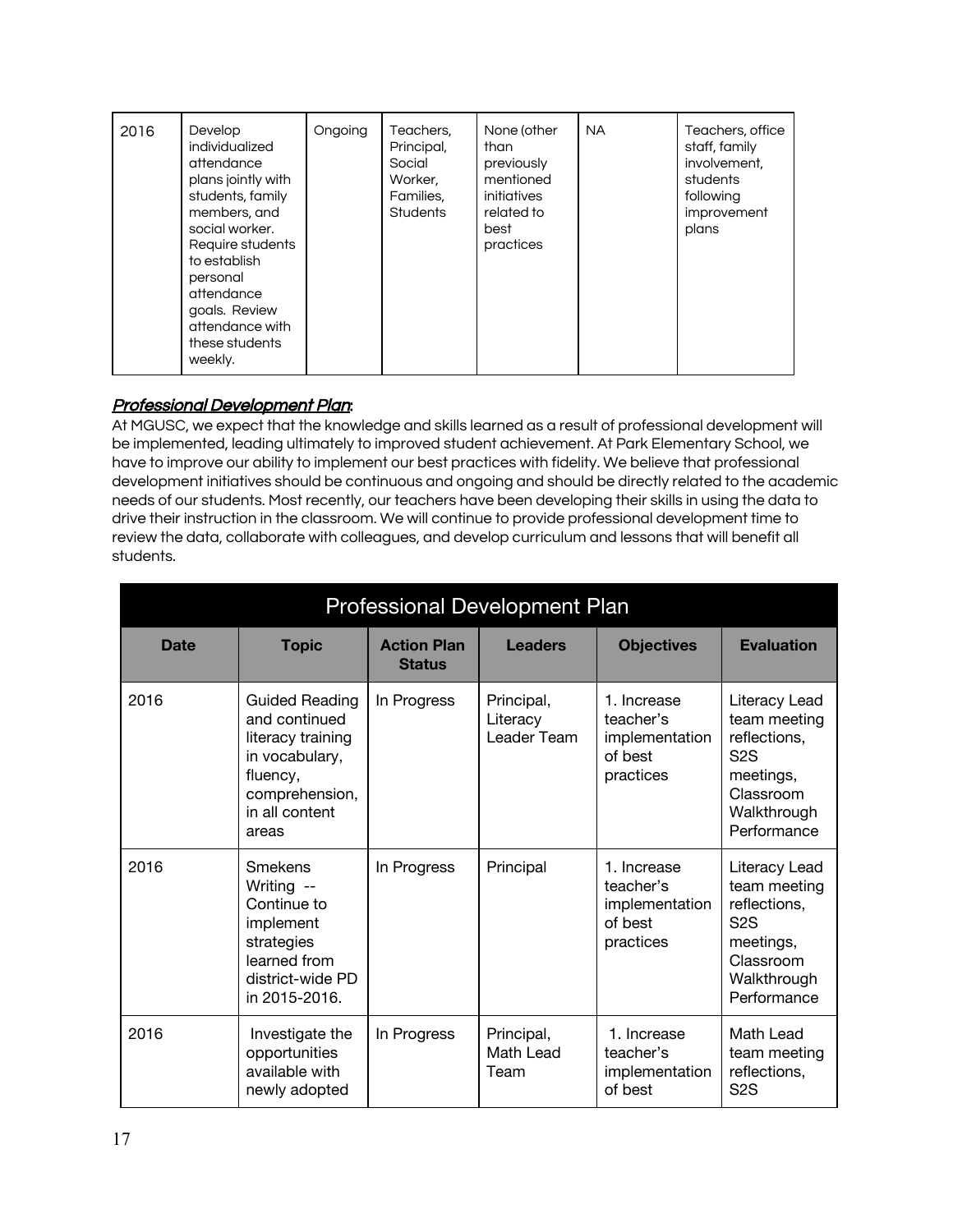|      | math<br>curriculum.                            |             |                                        | practices                                                                                                                                                                                                | meetings,<br>Classroom<br>Walkthrough<br>Performance,<br>Improved<br>Dashboard<br>results                                      |
|------|------------------------------------------------|-------------|----------------------------------------|----------------------------------------------------------------------------------------------------------------------------------------------------------------------------------------------------------|--------------------------------------------------------------------------------------------------------------------------------|
| 2016 | PBIS Tier II<br>Implementation                 | In Progress | Principal,<br><b>PBIS Lead</b><br>Team | 1. Develop<br>office referrals<br>for clear<br>communication<br>from classroom<br>to office to<br>home<br>2. Develop a<br>plan and<br>process for<br>reviewing<br>student<br>discipline<br>referral data | S <sub>2</sub> S<br>meetings,<br>Classroom<br>Walkthrough<br>evidence of<br>student<br>engagement,<br>Office<br>Referral data  |
| 2016 | Technology<br>Integration for<br>the Classroom | In Progress | Principal,<br>Guiding<br>Coalition     | 1. Increase %<br>of student<br>learning and<br>mastery<br>2. Increase<br>student<br>engagement<br>3. Develop and<br>refine 21st<br>Century<br>Learning Skills                                            | Evaluation<br>sheets,<br>Technology<br>Audits,<br>Improved<br>Dashboard<br>results,<br>Classroom<br>Walkthrough<br>Performance |

### Statutes and Rules the School Wishes to Suspend:

At this time, there are no waivers being requested by Park. If this statement is inaccurate, specify the rules and statutes for which you seek a waiver.

# Documentation of Support for the Professional Development Section of the Strategic and Continuous School Improvement Plan by the Madison-Grant United School Corporation/Indiana State Teachers Association

| Jan Roth | David Pyle | Erin Nichols |
|----------|------------|--------------|

#### Documentation of Annual Review and Revision